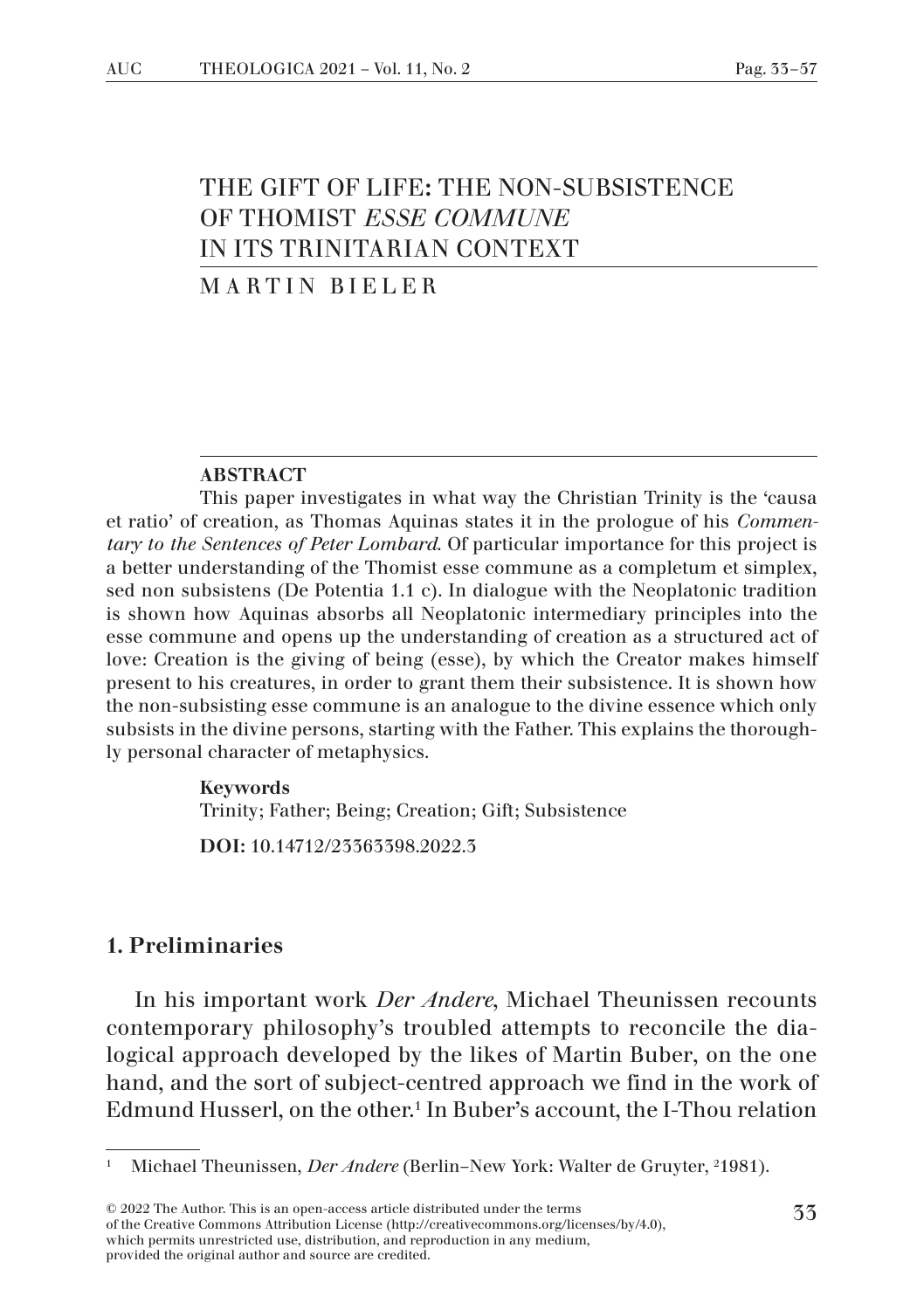that so occupies his attention seemingly excludes the 'Es' (it), which, at least in his view, stands for an impersonal and non-relational ontology.2 Husserl, for his part, seems to represent this latter kind of thinking. So, too, it appears, does Thomist metaphysics, which Buber felt to have a profoundly alienating character.<sup>3</sup> But, as Franz Rosenzweig rightly reminded Buber, behind the Buberian 'Es' (it) there stands the third *person*: 'Er' (He), the Creator. Buber's division between a supposedly personal second- and first-person perspective, on the one hand, and the putatively *impersonal* perspective of the third-person, on the other, proves deeply problematic.4 Yes, the 'I-Thou' relationship expresses closeness between persons, but this closeness is shallow without the respectful personal distance of the 'He', who stands for the most immediate intimacy, the presence of the Creator in us, a presence constituting us as free persons capable of a genuine attachment to other persons. Without the presence of the 'He', we lack the depth and dignity of freedom, apart from which we cannot rise to the level of a genuine 'Thou' even on Buberian terms.

Rightly understood, personal closeness and personal distance are not opposed but mutually presupposing! Consider the triune God: The intra-trinitarian *principium quod* (the trinitarian persons) and the intra-trinitarian *principium quo* (the one substance), which jointly characterise the Creator in himself, *are both thoroughly personal*. 5 Looked at from this height, the whole of metaphysics reveals itself to be a meditation on intimacy, so much so that we could even replace the

<sup>2</sup> Martin Buber, *Das dialogische Prinzip* (Heidelberg: Verlag Lambert Schneider, 5 1984), 7–136.

<sup>&</sup>lt;sup>5</sup> Martin Buber, *Das Problem des Menschen* (Heidelberg: Verlag Lambert Schneider,  $51982$ ,  $27-28$ .

<sup>4</sup> Bernhard Casper, 'Franz Rosenzweigs Kritik an Bubers "Ich und Du,"' in: Jochanan Bloch−Haim Gordon (eds.), *Martin Buber. Bilanz seines Denkens* (Freiburg i.Br.: Herder Verlag, 1983), 159–179. For an earlier treatment of the difference between 'Es' and 'Er' (personal God), see Friedrich Wilhelm Joseph Schelling, *System der Weltalter.*  Edited and introduced by Siegbert Peetz (Frankfurt a.M.: Vittorio Klostermann, 2 1998), 192.

<sup>5</sup> Elmar Salmann, 'Wer ist Gott? Zur Frage nach dem Verhältnis von Person und Natur in der Trinitätslehre,' *Münchener Theologische Zeitschrift* 35 (1984): 245–261; Hans Jorissen, 'Zur Struktur des Traktates 'De Deo' in der Summa theologiae des Thomas von Aquin,' in *Im Gespräch mit dem dreieinen Gott. Elemente einer trinitarischen Theologie. Festschrift zum 65. Geburtstag von Wilhelm Breuning*, eds. Michael Böhnke– Hanspeter Heinz (Düsseldorf: Patmos Verlag, 1985), 231–257; Martin Bieler, *Freiheit als Gabe. Ein schöpfungstheologischer Entwurf* (Freiburg–Basle–Vienna: Herder Verlag, 1991), 204–208.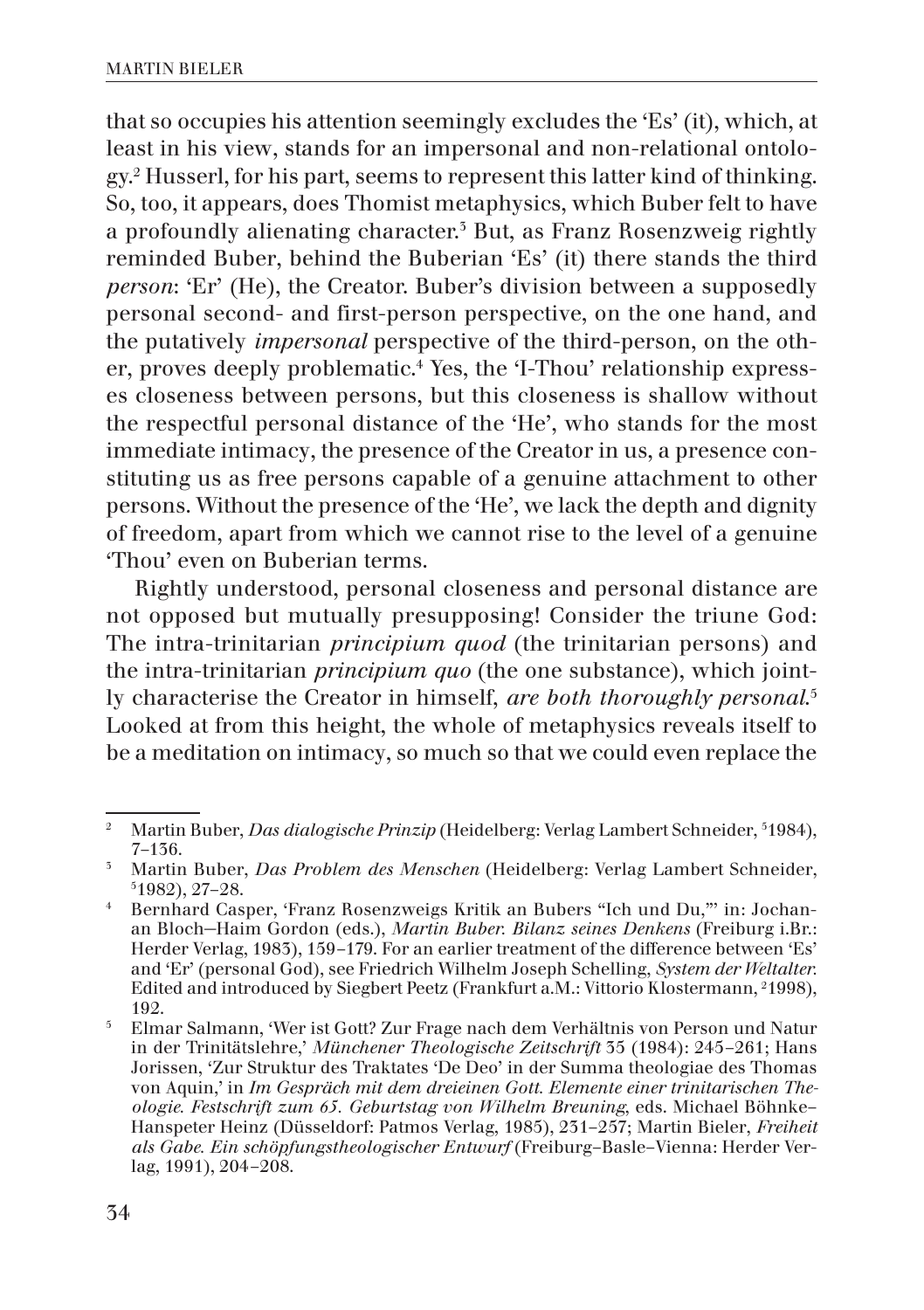term 'metaphysics' with that of 'meta-anthropology'.6 Only in this context, set by the unity of the personal and ontological aspects of reality, does the Thomist *esse commune* become intelligible. How this connection undergirds and illumines Aquinas's metaphysics is the subject of the present paper.

Thomas Aquinas was not only a prolific theologian but also a highly original metaphysician, even though he never worked out a synthetic, stand-alone treatment of his metaphysics.7 His metaphysical insights are scattered throughout his whole work, and the reader has to connect the dots for him- or herself. One who did so particularly well was the German philosopher Ferdinand Ulrich, who rightly located the core of Aquinas's metaphysics in the vision of *esse commune* as a *completum et simplex, sed non subsistens* (*De Potentia* 1.1 c).8 In his opus magnum *Homo Abyssus*, Ulrich developed this foundation into what could be called a new trinitarian ontology *ad mentem divi Thomae*.<sup>9</sup> One of Ulrich's key insights is that *esse commune*, both in its completeness and simplicity and in its non-subsistence, is a likeness of God's goodness (*similitudo divinae bonitatis*: *De Veritate* 22.2 ad 2), an effective sign that, already as Creator, God bestows participation in his life by the communication of being (*esse*). As Ulrich interprets it, then, the Thomist doctrine of *esse commune* is nothing less than a means for showing that and how the entire creation is a gift on the part of the Creator.

As Leo Elders has rightly observed, Aquinas rarely writes in the first person singular. He does so in *De Potentia* 7.2 ad 9, however, where, as he himself seems to understand quite clearly, he is presenting something new in philosophy<sup>10</sup>: 'It is thus apparent', Aquinas writes in this

<sup>6</sup> Martin Bieler, 'Meta-anthropology and Christology: On the Philosophy of Hans Urs von Balthasar,' *Communio International Catholic Review* 20, no. 1 (Spring 1993): 129–146.

<sup>7</sup> See Fernand van Steenberghen, *Die Philosophie im 13. Jahrhundert* (Munich–Paderborn–Vienna: Ferdinand Schöningh, 1977), 326 ff. In the following, Aquinas is cited according to the Marietti edition (Turin), unless otherwise indicated. His *Commentary on the Sentences of Peter Lombard* is cited according to the *Index Thomisticus*, ed. by Roberto Busa, vol. 1 (Stuttgart–Bad Cannstatt: Frommann-Holzboog, 1980).

<sup>8</sup> See Martin Bieler, '*Analogia Entis* as an Expression of Love According to Ferdinand Ulrich,' in *The Analogy of Being. Invention of the Antichrist or the Wisdom of God?*, ed. Thomas Joseph White, O.P. (Grand Rapids, MI–Cambridge, UK: William B. Eerdmans, 2011), 314–337.

<sup>9</sup> Ferdinand Ulrich, *Homo Abyssus. The Drama of the Question of Being*, translated by D.C. Schindler (Baltimore, MD: Humanum Academic Press, 2018).

<sup>10</sup> Leo J. Elders, *Die Metaphysik des Thomas von Aquin in historischer Perspektive, I. Teil* (Salzburg–Munich: Verlag Anton Pustet, 1985), 160. For an earlier treatment along the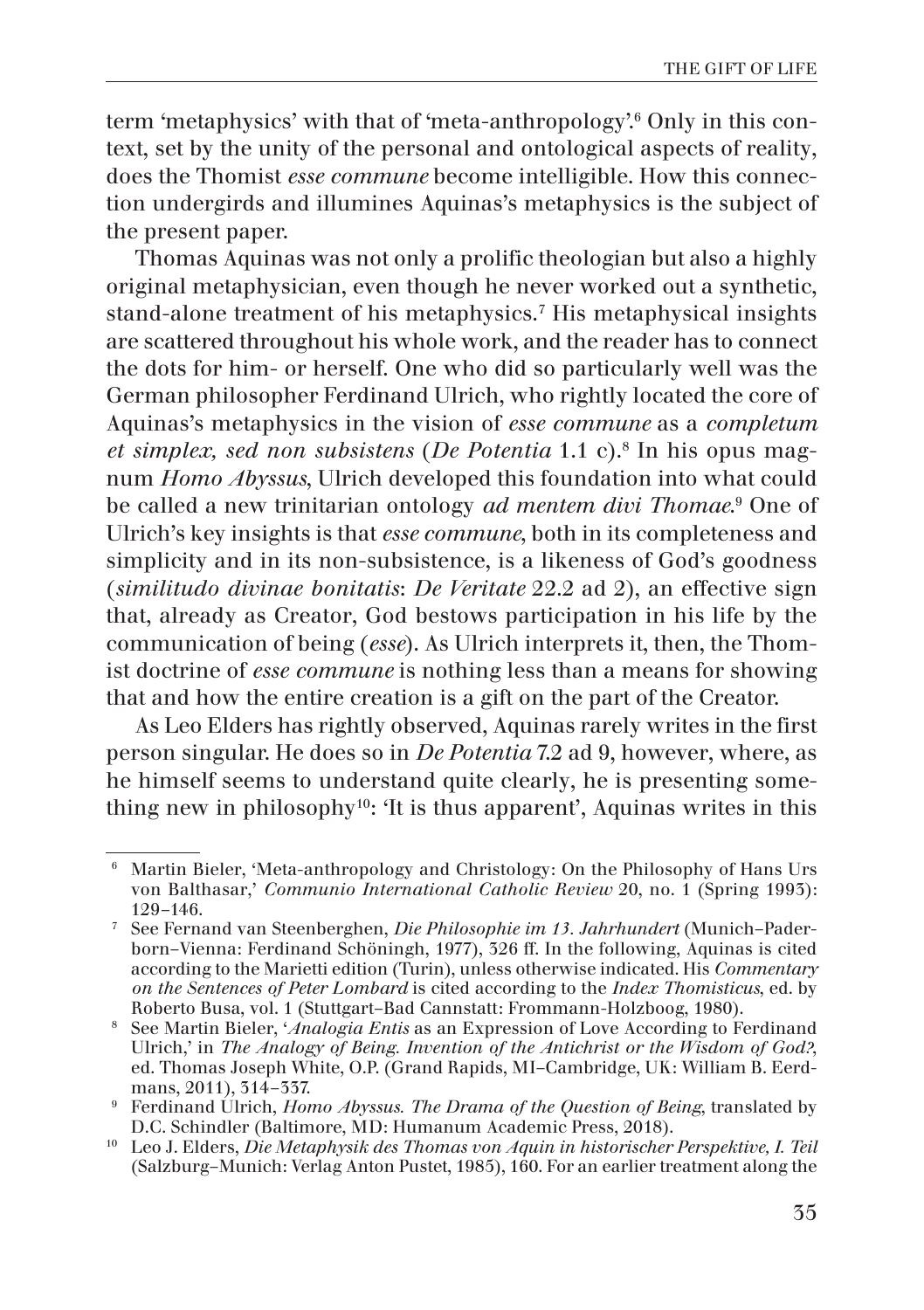text, 'that what I call *esse* is the actuality of all acts, and so the perfection of all perfections'. With *De Potentia*, Aquinas has reached a turning point in his understanding of *esse*. 11

How, then, does Aquinas approach *esse commune* in *De Potentia*? In one crucial passage, he states that, if something is common to different things, there must be a singular cause to explain its presence in them. But being (*esse*) is a perfection all things have in common, even as it differentiates them from one other at the same time. Consequently, it must be attributed to them by a single cause since, as Plato shows, unity precedes multiplicity.12 The upshot is that there must be a First Being that is its own *esse*: '*Est autem ponere aliquod ens quod est ipsum*  suum esse<sup>'15</sup>

All other things, for their part, are from this one Being. Although the Creator's essence does not enter formally into that of his creatures, the being (*esse*) that is at the heart of their existence cannot be understood except as 'deduced' from the divine being.14 By the same token, creatures are not their being but only *have* being (*esse*) *per modum participationis*. 15 It is this participation that grounds a certain analogy between God and his creatures.16

Furthermore, of all the divine effects, being (*esse*) is the most common effect and the most intimate. It is the effect that can be caused only by God,17 the effect in which all other created causes communicate.18 *Esse*, as the *primus effectus* before which nothing else is created,19 is caused by a constant influx from God, who conserves created beings in the same act in which he creates them.20 *Esse*, then, does not subsist but 'hangs into' beings, $21$  an expression indicating the constant

<sup>12</sup> Thomas Aquinas, *De Potentia* 3.5 c.

same lines, see Johannes B. Lotz, *Der Mensch im Sein. Versuche zur Geschichte und Sache der Philosophie* (Freiburg–Basle–Vienna: Herder Verlag, 1967), 59.

<sup>11</sup> Fernando Inciarte, *Forma Formarum. Strukturmomente der thomistischen Seinslehre im Rückgriff auf Aristoteles* (Freiburg–Munich: Karl Alber, 1970), 126 ff.

<sup>13</sup> Ibid.

<sup>14</sup> Thomas Aquinas, *De Potentia* 3.5 ad 1. For more on the relationship between God's essence and our individual essence, see Bieler, *Freiheit als Gabe*, 246–248.

<sup>15</sup> Ibid.

<sup>16</sup> Thomas Aquinas, *De Potentia* 3.4 ad 9. See also 7.7 c.

<sup>17</sup> Ibid., 3.7 c.

 $18$  Ibid., 7.2 c.

<sup>19</sup> Ibid., 3.4 c. See also *Super librum De causis expositio* (Saffrey) 4 (26 ff.). Werner Beierwaltes, *Catena Aurea* (Frankfurt a.M.: Vittorio Klostermann, 2017), 175–204.

<sup>20</sup> Ibid., 3.14 ad 10; 5.1 c; 5.1 ad 1.

 $21$  Ibid., 7.2 ad 7.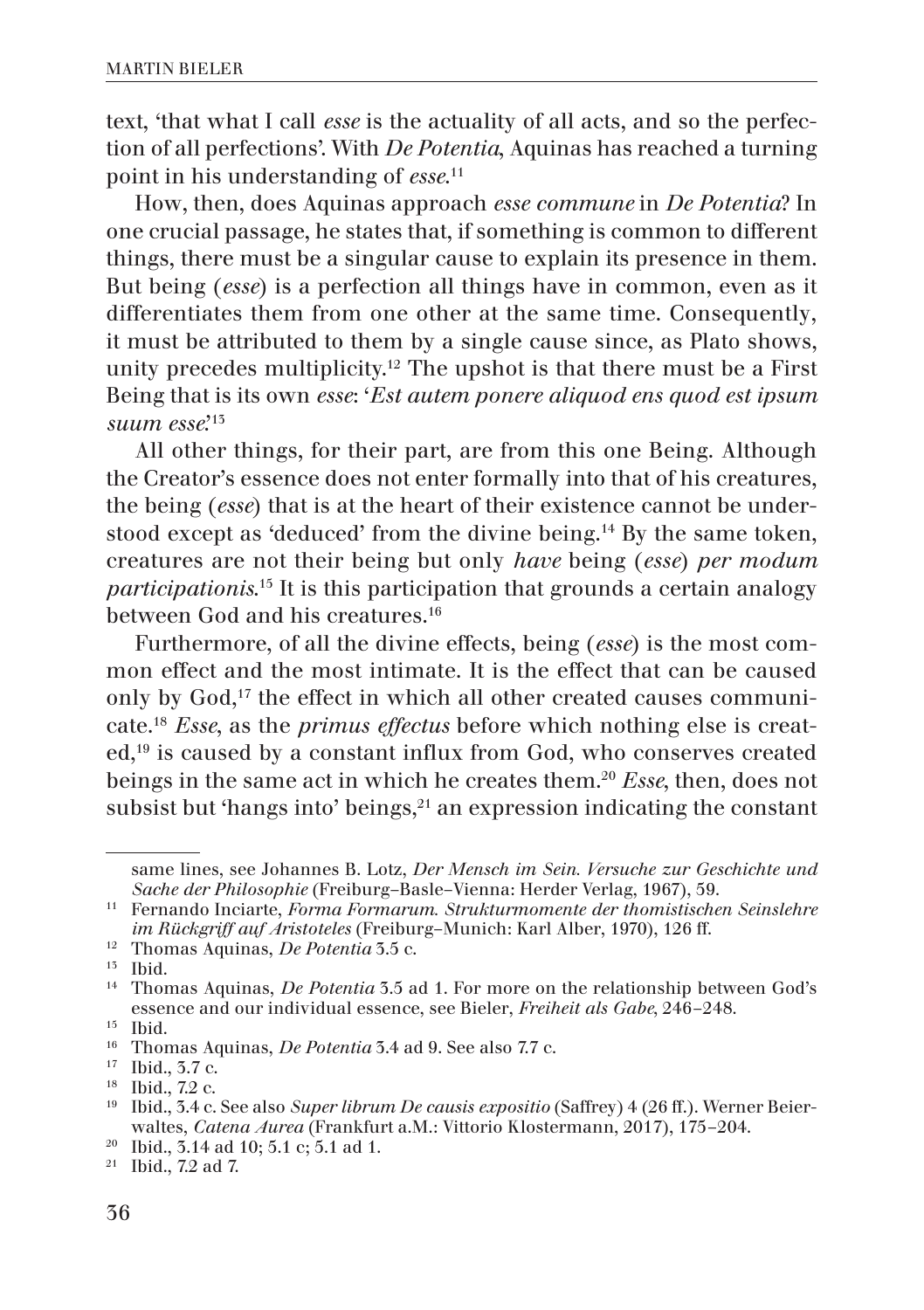flow of being from *esse subsistens* into all created things. Aquinas often describes this inflowing *esse* using the metaphor of light, which is not the sun, but comes from the sun, depends on the sun, and illumines every creature22: Non-subsisting *esse commune* is *not* simply God, but it depends on God and, like him, reaches every creature.<sup>25</sup>

In all this, three points are particularly important. First, *esse commune* is something complete, simple, perfect, and intimate: the act of all acts.24 It embraces the whole creation. Only non-being is excluded from *esse commune*. 25 Second, *esse commune* does not subsist, even though it 'hangs into' beings. Third, it follows that God is not *esse commune* but the source of *esse commune*. So much for Aquinas's view of *esse commune* in *De Potentia*.

This account of *esse* clearly places Aquinas in critical continuity with the tradition of Platonism, from Plato to Plotinus and his followers. Plato speaks of the Good beyond *ousia* (*epekeina tes ousias*),<sup>26</sup> which he identifies with the One as the supreme principle.<sup>27</sup> Plotinus was therefore right to understand himself as a follower of Plato in his quest for the One beyond all things.<sup>28</sup> The difficulty facing Plotinus, however, was to explain how the One can emanate into finite beings. His resolution of the problem was to posit intermediate principles – think of the Plotinian *Nous* – as mediators between the one Source and the many beings.29 Aquinas, for his part, worked out his account of *esse commune* by transforming this Platonic henology and resolving its aporias. We can observe this transformation in action in his *Expositio super* 

<sup>22</sup> Martin Bieler, 'The Theological Importance of a Philosophy of Being,' in *Reason and the Reasons of Faith*, eds. Paul J. Griffiths and Reinhard Hütter (New York–London: T&T Clark International, 2005), 316.

<sup>23</sup> Thomas Aquinas, *De Potentia* 7.2 ad 4.

<sup>24</sup> Cornelio Fabro has called this aspect the 'intensity' of *esse*. See his *Participation et causalité selon saint Thomas d'Aquin* (Louvain–Paris: Publications Universitaires de Louvain/ Éditions Béatrice-Nauwelaerts, 1961), 220. See ibid., 222–223 on the significance of understanding *esse* as act.

<sup>25</sup> Thomas Aquinas, *De Potentia* 7.2 ad 9.

<sup>26</sup> Plato, *Politeia* 509 B 9.

<sup>27</sup> Plato, *Parmenides* 137 C–142 A. See Jens Halfwassen, *Der Aufstieg zum Einen. Unter*suchungen zu Platon und Plotin (Munich–Leipzig: K.G. Saur, <sup>2</sup>2006), 20–21.

<sup>&</sup>lt;sup>28</sup> See the illuminating account offered by Halfwassen, *Der Aufstieg zum Einen*, 9–52.

<sup>29</sup> See Werner Beierwaltes, *Platonismus im Christentum* (Frankfurt a.M.: Vittorio Klostermann, 1998), 172–179. These intermediate principles *indicate* the problem rather than solving it: Werner Beierwaltes*, Identität und Differenz* (Frankfurt a.M.: Vittorio Klostermann, 2 2011), 39.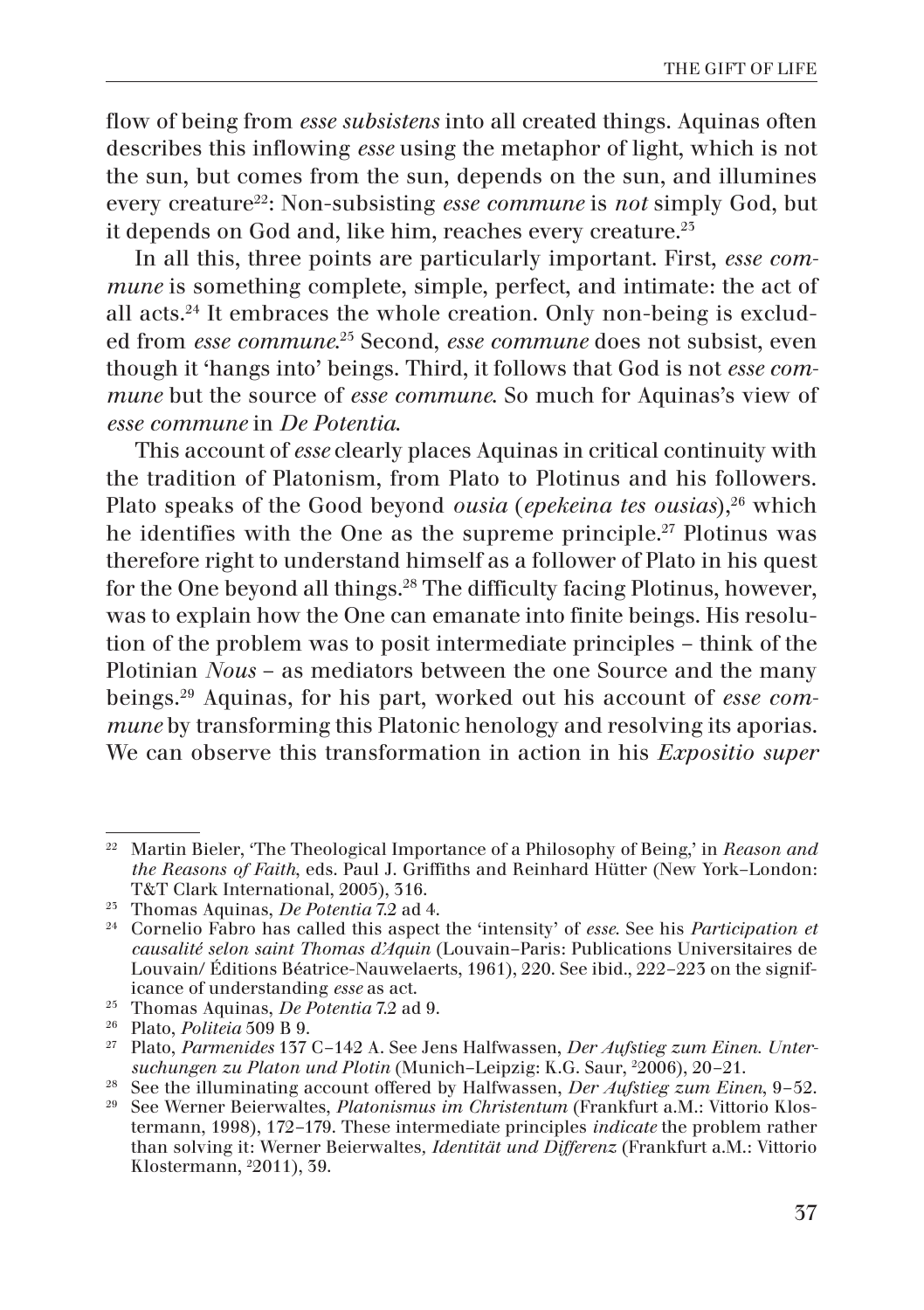*Dionysium De Divinis Nominibus*, which dates from about the same period as *De Potentia*, if not somewhat earlier.30

In his commentary on the Dionysian *De Divinis Nominibus*, then, Aquinas emphasises that God the Creator remains separate from his creatures. His essence does not formally enter into composition with finite beings.<sup>31</sup> At the same time, God is the place, foundation, and connection of creatures.<sup>32</sup> Everything is contained in him.<sup>33</sup> He is the universal principle of the being and duration of things.<sup>34</sup> The question, then, is how these two aspects – that of separateness and that of intimate presence – can cohere in simultaneity.

Unlike Plato and Plotinus, Aquinas regards 'being' as prior to the *unum* and, indeed, to everything else. The highest name for God on his view is therefore being itself (*ipsum esse*): '*Si alia causa nominetur a suo effectu, oportet quod principalius nominetur Deus per ipsum esse a primo effectu per quem omnia fecit; huiusmodi autem est ens; ergo principalius nominatur Deus per ipsum esse*.'35 This decisively important statement, which emancipates God from the straitjacket of the natural one-many pairing still assumed by Plotinus, makes possible the identification of *esse subsistens* with absolute freedom – which, in its turn, can be identified with the freedom of the biblical God (Ex 3) revealed in Christ as Trinity and, therefore, as absolute love.<sup>36</sup> This decisive Thomist breakthrough enables us to bring into clear focus the nature

<sup>30</sup> According to James A. Weisheipl, the *Expositio super Dionysium De Divinis Nominibus* was written in Rome in 1265–1267: *Friar Thomas d'Aquino. His Life, Thoughts and Works* (Washington DC: The Catholic University of America Press, 1983), 174–175,197,382. *De Potentia* was also written in Rome between 1265–1266: Ibid., 198–212,363. Jean-Pierre Torrell conjectures that the *Expositio super Dionysium De Divinis Nominibus* was written in Orvieto around 1261–1265: *Initiation à saint Thomas d'Aquin. Sa personne et son oeuvre* (Fribourg, CH: Editions Universitaires Fribourg Suisse, 1993), 185–189,505. For the composition of the *De potentia*, Torrell argues for the same dating as Weisheipl : Ibid., 234–238,489. In addition, Torrell emphasizes that Aquinas had already known *De Divinis Nominibus* for some time: Ibid., 186.

<sup>31</sup> Thomas Aquinas, *In De Divinis Nominibus* 1.2 (52); 1.1 (28).

<sup>32</sup> '*Ipse Deus est et locus et fundamentum et vinculum connectens omnia*.' Ibid*.,* 10.1 (851).

<sup>33</sup> Ibid*.,* 4.22 (573).

 $\frac{54}{55}$  Ibid., 10.1 (847).

<sup>35</sup> Ibid., 5.1 (635). See Fran O'Rourke's remarks on the difference here between Dionysius, for whom the Good is beyond being, and Aquinas: *Pseudo-Dionysius and the Metaphysics of Aquinas* (Leiden–New York–Cologne: E.J. Brill, 1992), 56.

<sup>36</sup> See also Walter M. Neidl, *THEARCHIA. Die Frage nach dem Sinn von Gott bei Pseudo-Dionysius Areopagita und Thomas von Aquin (dargestellt anhand der Texte von PERI THEION ONOMATON und des dazu verfassten Kommentars des Aquinaten)* (Regensburg: Verlag Josef Habbel, 1976), 91–92.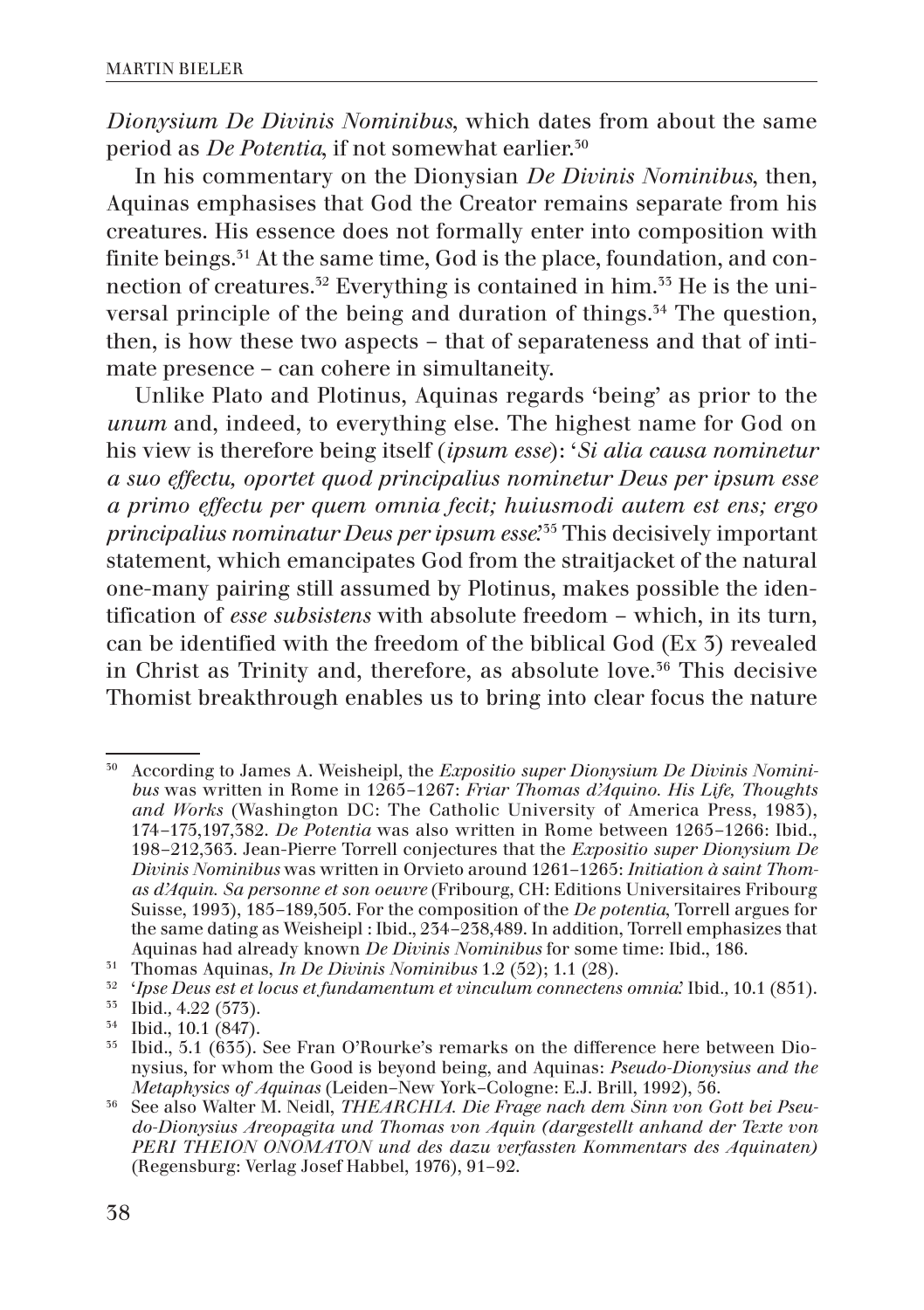of creation as a free donation of *esse*, and so to explain the simultaneous separateness and togetherness of God and the creature.<sup>37</sup> As Hans Urs von Balthasar has rightly observed, *esse commune* clearly differentiates God from his creation while at the same time showing his intimate presence in it.38 Paradoxically, it is precisely *esse subsistens* that finally safeguards the true meaning of *bonitas* in creation and beyond!

Nevertheless, it was Dionysius who prepared the discovery of being as God's primary name:

Moreover, by attributing the mediation of all created perfection to the unique though created perfection of εἶναι, Dionysius reaches a unique view of the immanent and intensive richness of being. With the intuition of being as the primary participation and first creature comes a radical transformation in the relation of beings to God. Through *esse*, God is immediately active throughout each and every being at its most radical and interior origin. It remains for Aquinas to remove the distance between these two principles of perfection – finite and infinite – and proclaim the identity of the divine Good with the absolute fullness of Being itself.39

By emphasising *esse* as the first effect of God's creation, Dionysius re-absorbs into God himself the various elements severally distributed among the Neoplatonic mediating principles: God now acts directly on the beings by creating them.<sup>40</sup> On the other hand, Dionysius reduces the plurality of the mediating principles to the one *esse commune by which* God causes everything.<sup>41</sup> The result is a 'simplification' echoing the free creative activity of God.42 This double reduction lays the groundwork for Aquinas to transform the Platonic tradition in light of the biblical idea of creation as the communication of being. This Dionysian background also explains the sense in which Aquinas calls *esse commune* a *completum et simplex*: 43 The point is that *esse* contains the whole aspectual wealth of Neoplatonic mediations between the one

<sup>37</sup> On the unity of *esse* and freedom, see Marie-Joseph Le Guillou, *Das Mysterium des Vaters. Apostolischer Glaube und moderne Gnosis* (Einsiedeln: Johannes Verlag, 1974).

<sup>38</sup> Hans Urs von Balthasar, *Herrlichkeit* III,1, 354–366.

<sup>39</sup> O'Rourke, l.c., 117–118. See also ibid., 124–125 with reference to the *Liber de Causis*. <sup>40</sup> Ibid., 122.

<sup>41</sup> Thomas Aquinas, *In De Divinis Nominibus* 5.1 (639).

<sup>42</sup> '*Secunda est quod omnia in esse continet et conservat secundum simplicem sui infinitam unitatem*.' Ibid., 5.3 (670).

<sup>43</sup> Thomas Aquinas, *De potentia* 1.1 c. See also *In De Divinis Nominibus* 8.1 (751)!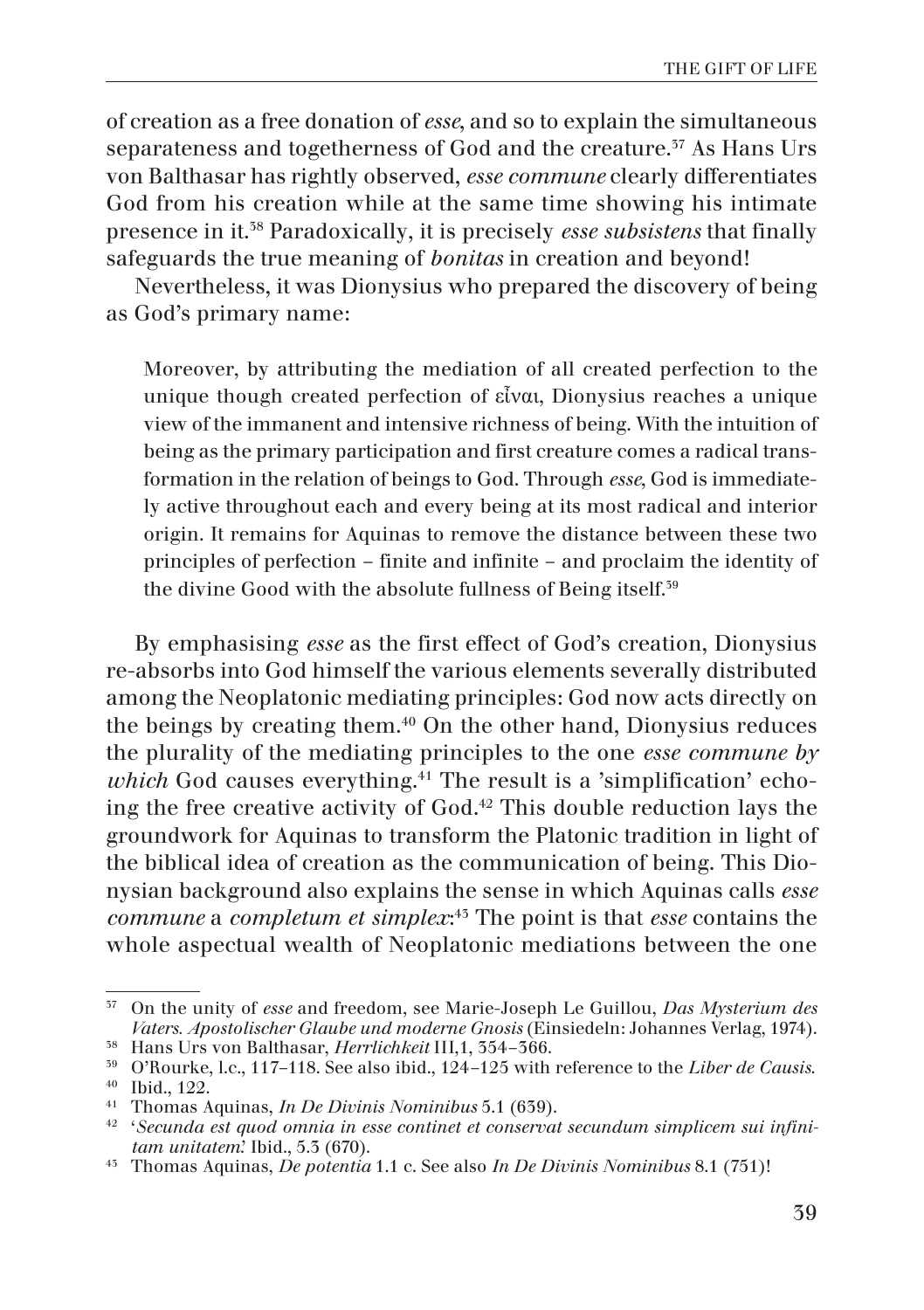and the many (*completum*), while gathering them into a simplicity rooted in the unity of divine action.44

Being however, is not merely the sum of all perfections and forms, but is their total simplicity and plenitude. All other qualities which the earlier Platonists would have established as independent, individual forms in themselves, Dionysius united in the simplicity of the single and universal form of Being.45

This is not to say, of course, that Aquinas jettisons the Dionysian vision of the *bonum* as the highest reality. On the contrary, his understanding of God as *esse subsistens*, which is in fact a trinitarian reality – a truth metaphysics cannot say on its own – enables him to infuse the Dionysian *bonum* (which is of course also of trinitarian origin) with absolute loving *freedom*. By giving the *bonum* this, its proper foundation, Thomas also confirms and enhances its radicality *as the good it is*. 46 (Let's not forget that he understands *esse creatum* as the *similitudo divinae bonitatis* [*De Veritate* 22.2 ad 2]!) Without pitting Aquinas and Dionysius against each other or denying their proximity, we can therefore say that Thomas goes further than his predecessor by laying bare the 'basis' of God's goodness in a way that is both metaphysically more stringent and theologically more clarifying.<sup>47</sup> Note that the stringency of Aquinas's metaphysics appears not only in his understanding of God but also in his anthropology, which he develops in light of his understanding of creation as the communication of being.<sup>48</sup>

We have now arrived at the point where we can pose the two questions we intend to treat in the following section. These are crucial questions concerning nothing less than the nature of God's relationship to his creation.

<sup>44</sup> Thomas Aquinas, *In De Divinis Nominibus* 2.6.

<sup>45</sup> O'Rourke, l.c., 178.

<sup>46</sup> For Aquinas, freedom is rooted in the *ens* as an *esse habens* (cf. *In Metaphys* XII.1 [2419]), and not merely in an isolated capacity of the soul. This has been ably demonstrated by Dorothée Welp in her *Willensfreiheit bei Thomas von Aquin* (Freiburg: Universitätsverlag Freiburg Schweiz, 1979), 175 ff. For an account of how Aquinas construes this as a reflection of the *esse subsistens*, see e.g. Eleonore Stump, *Aquinas* (London–New York: Routledge, 2003), 33–187.

<sup>47</sup> '*Nam error circa creaturas redundat in falsam de Deo sententiam*.' Thomas Aquinas, *ScG* II,3 (869).

<sup>48</sup> Ulrich, *Homo Abyssus*, 223–487.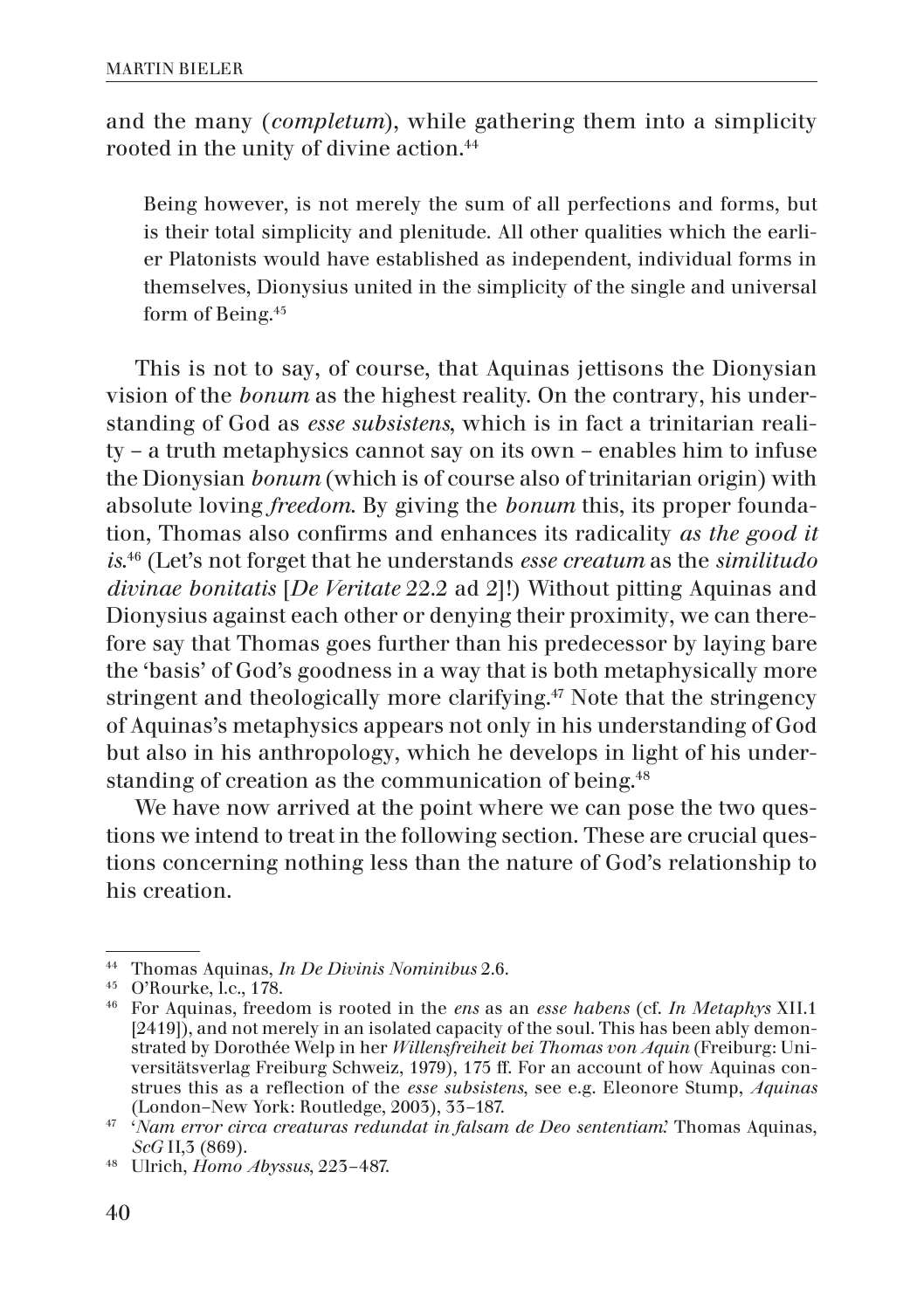The first question is this: Granted that Aquinas has reduced the Platonic complexity of mediating principles to being, and hence to freedom, why does he still operate in the seemingly Platonic framework of *esse commune* as a mediation between Creator and creature? If we take seriously Thomas' own insight that God creates from nothing in the plenitude of freedom, should we not exclude *any sort* of medium between the Creator and his creatures?49 Indeed, does not the 'non-*subsistence*' Aquinas ascribes to *esse commune* imply an inadequate appreciation of the radical 'nothingness' that, by all rights, we should speak of when it comes to an *esse commune* that, after all, is produced *ex nihilo*?

The second question: Even supposing Aquinas can convince us of the need to speak of *esse commune* as a *completum et simplex, sed non subsistens*, what is the ontological status of this *esse commune*? What is it supposed to 'be' if it does not subsist? How can Aquinas connect *esse commune* to an *unum-verum-bonum-pulchrum*, as Balthasar argues he does?50 Let us now approach this two-fold question in light of the Trinity.

# 2. Trinity

In a well-known passage from the *Summa Theologiae*, Aquinas states that the knowledge of the Trinity is necessary for the right understanding of the creation and salvation of human beings.<sup>51</sup> Because God as Trinity has life to the fullest in himself, he does not need creation; he is in no need of improvement, especially by anything external to himself. Creation, then, is a free gift of God's love, not only with respect to the world's production and conservation in *esse*, but also – beyond this – with respect to God's assumption of responsibility for his handiwork through the salvific gift of the Son and Spirit. Aquinas' appeal to the Trinity does more, however, than merely safeguard God's freedom and, with it, his concrete goodness toward creation. For, as Aquinas writes in the prologue to his commentary on Peter Lombard's *Sentences*, the Trinity, far from merely being an external framework for creation, harbours within itself the very *causa et ratio* of creation itself. If, for

<sup>49</sup> '*Non potest autem aliquid esse medium inter creatum et increatum*.' Thomas Aquinas, *De Veritate* 8.17 c.

<sup>50</sup> Balthasar, *Herrlichkeit* III,1, 337.

<sup>51</sup> Thomas Aquinas, *STh* I, 32.1 ad 3.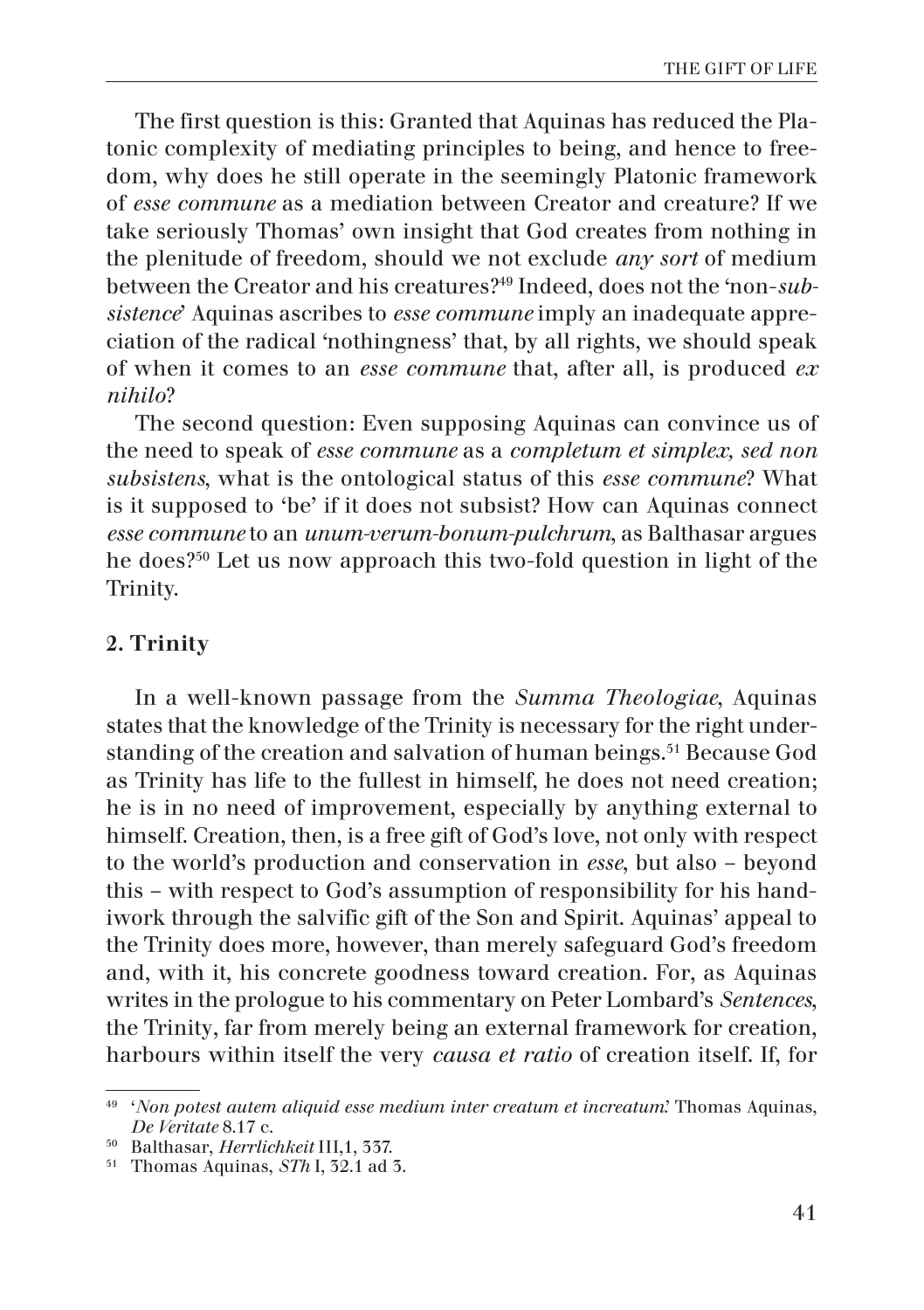Aquinas, the trinitarian processions are like a river (the *processus personarum* as a *fluvium*), then creation resembles the temporal outflow of this eternal flow – which, for its part, is the cause and essential pattern *(ratio)* of that very temporal outflowing.<sup>52</sup>

The Trinity, then, not only illumines the presuppositions and possibility of creation but also sheds explanatory light on the creative act itself, even as it enables us to see how the innermost form of creatures is shaped to the pattern of trinitarian life. The Trinity thus opens up the metaphysical meaning of creation in an astonishingly concrete way. What is at stake is much more than a quest for – sometimes farfetched – *vestigia trinitatis* supposed capable of revealing the created traces of the Trinity from which to derive a trinitarian ontology.53 What is at stake is rather the Trinity's connection with the inmost essence of things – a connection that alone brings into clear focus the nature and ontological status of *esse completum et simplex, sed non subsistens*.

At this point, we encounter the oft-repeated objection that the doctrine of the Trinity is incapable of providing an adequate interpretation of the story of Jesus.54 Are the Christology and Trinitarian theology of the early councils not a distortion of the biblical data, a subtle replacement of Hebrew thinking with Greek thought? Do they not represent an undue Hellenisation of the faith? And is this tendency not the ultimate reason for the Church's failure to eliminate the Platonic resonances still echoing in the Thomist notion of an *esse creatum completum*?

<sup>52</sup> When speaking of a 'temporal outflow' – as Aquinas does in the prologue of his *Commentary on the Sentences of Peter Lombard* – one must keep in mind that creation is *not* a *motus*: *ScG* II.17; *STh* I,45.1 ad 2.

<sup>53</sup> See Augustine, *De Trinitate*, VI.10.12 (CChr.SL 50, 242–243); Karl Barth, *Kirchliche Dogmatik* I,1 (Zurich: Theologischer Verlag Zurich, 9 1975), 352–367. For a sophisticated philosophical attempt to exploit triadic structures for a trinitarian ontology, see Heinrich Beck, *Der Akt-Charakter des Seins. Eine spekulative Weiterführung der Seinslehre Thomas v. Aquins aus einer Anregung durch das dialektische Prinzip Hegels* (Frankfurt a. M.: Peter Lang, 2 2001).

<sup>54</sup> See e.g. Adolf von Harnack, *Das Wesen des Christentums* (Leipzig: J.C. Hinrichs'sche Buchhandlung, 1920), 128: 'Der Satz: der Logos ist unter uns erschienen, hatte eine berauschende Wirkung; aber der Enthusiasmus und der Aufschwung der Seele, den er hervorrief, führten nicht sicher zu dem Gott, den Jesus Christus verkündigt hat.' On the same page, Harnack speaks of the 'akute Hellenisierung' of the Christian religion. What Harnack ignores here is the Jewish wisdom tradition, which serves as an intellectual background for the messianic idea and is connected to the notion of the *logos* in the Gospel of John. See on this point Martin Hengel–Anna Maria Schwemer, *Der messianische Anspruch Jesu und die Anfänge der Christologie* (Tübingen: Mohr Siebeck, 2001), 81–131.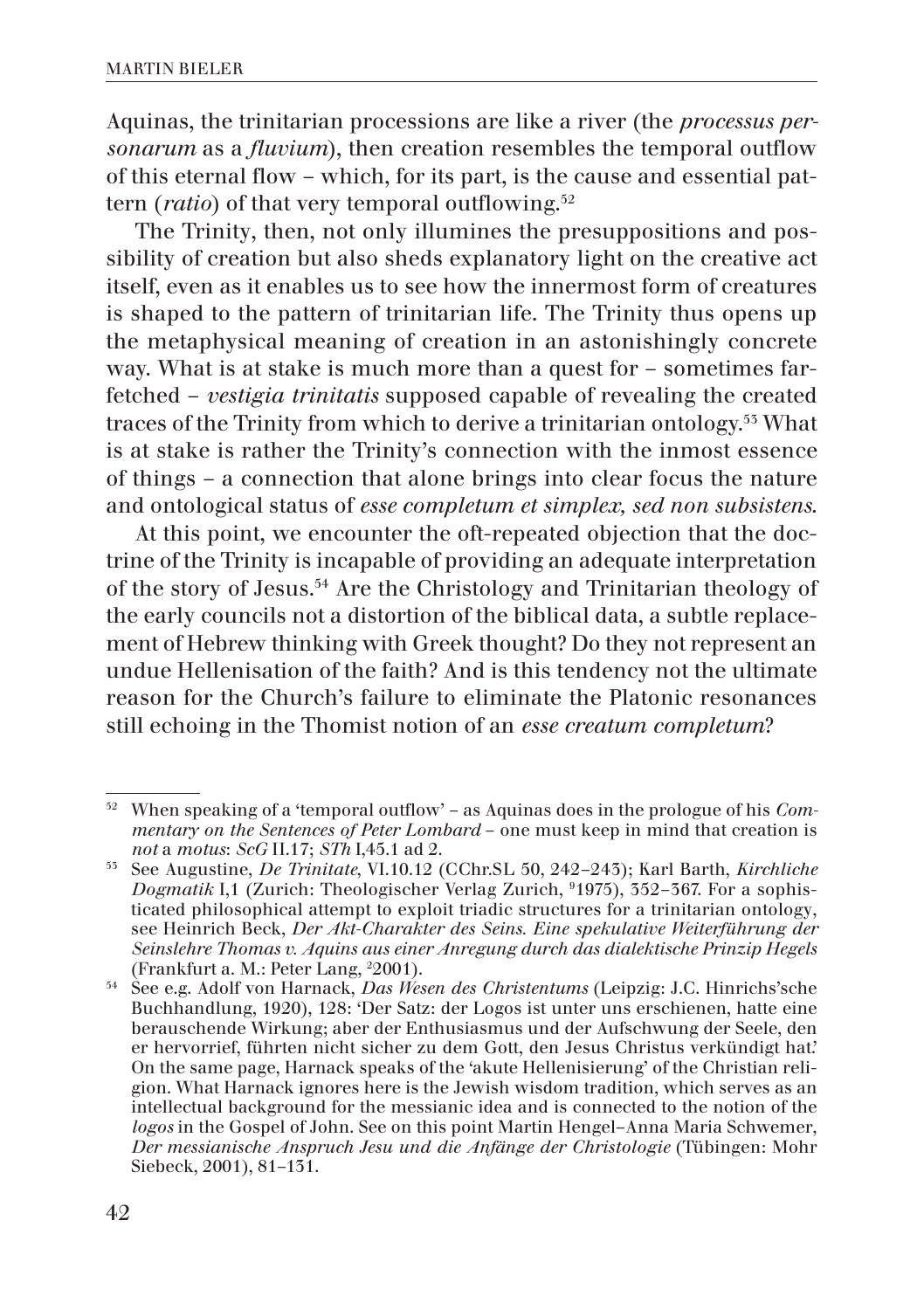The view underlying these questions runs aground on a basic problem: The New Testament itself is, as Martin Hengel has shown in several works,55 already 'Hellenised'. Nor is there anything objectionable about such 'Hellenisation', inasmuch as by its very nature God's revelation in history always takes up and transforms human thinking, whether 'Semitic' or 'Greek'.56

The main fact Harnack, Bultmann, and others tended to ignore was this: On the basis of Jesus' life, death and resurrection, the New Testament ascribed to him prerogatives and attributes of Yahweh while (in a very specific sense) remaining within the horizon of the Old Testament. Yahweh's authority was in no way diminished. Rather, Jesus was placed in the realm of Yahweh, the realm of the divine dignity and power – not, however, as a demi-god (which would have destroyed Jewish monotheism), but as God himself (Jn 20:28).<sup>57</sup> We therefore have good grounds for placing the beginning of trinitarian reflection in the New Testament itself, without, of course, denying the latter's (propitious rather than baneful) Hellenistic context.<sup>58</sup> By the same token, refusal to engage in trinitarian theology in the footsteps of the early Church is tantamount to a betrayal of the New Testament witness.

In order to develop a trinitarian theology, the New Testament itself already makes use of Hellenistic thought, even while subjecting it to the control of the inherited Old Testament monotheism. This effort very quickly evolves into something radically new.59 What we see, then, is a total transformation, a groundbreaking intellectual revolution so novel that it continues to unfold today. The 'Platonism' in Christianity

<sup>55</sup> Martin Hengel, *Judentum und Hellenismus. Studien zu ihrer Begegnung unter besonderer Berücksichtigung Palästinas bis zur Mitte des 2. Jh.s v. Chr.* (Tübingen: J.C.B. Mohr [Paul Siebeck], 2 1973); id., *Studien zur Christologie. Kleine Schriften* IV (Tübingen: Mohr Siebeck, 2006).

<sup>56</sup> See Hans Urs von Balthasar, 'Gott redet als Mensch,' in *Verbum Caro. Skizzen zur Theologie* I (Einsiedeln: Johannes Verlag Einsiedeln, 1960), 73–99.

<sup>57</sup> Larry Hurtado, *Lord Jesus Christ. Devotion to Jesus in Earliest Christianity* (Grand Rapids, MI–Cambridge, U.K., 2003); Richard Bauckham, *Jesus and the God of Israel. God Crucified and Other Studies on the New Testament's Christology of Divine Identity* (Grand Rapids, MI–Cambridge, U.K., 2008). We find the same idea already in Theodor Zahn, *Die Anbetung Jesu im Zeitalter der Apostel* (Leipzig: A. Deichert'sche Verlagsbuchhandlung Nachf., 5 1910), 14: 'Ihrer religiösen Bedeutung nach unverkürzt und unverändert ist die alttestamentliche Anbetung Jahveh's übergegangen in die Anbetung Jesu…'

<sup>58</sup> Hans-Joachim Eckstein, *Kyrios Jesus. Perspektiven einer christologischen Theologie* (Neukirchen-Vluyn: Neukirchener Verlag, 2 2011), 3–33.

<sup>59</sup> See Hurtado on Justin Martyr, who marks an early watershed in this development: L.c., 646.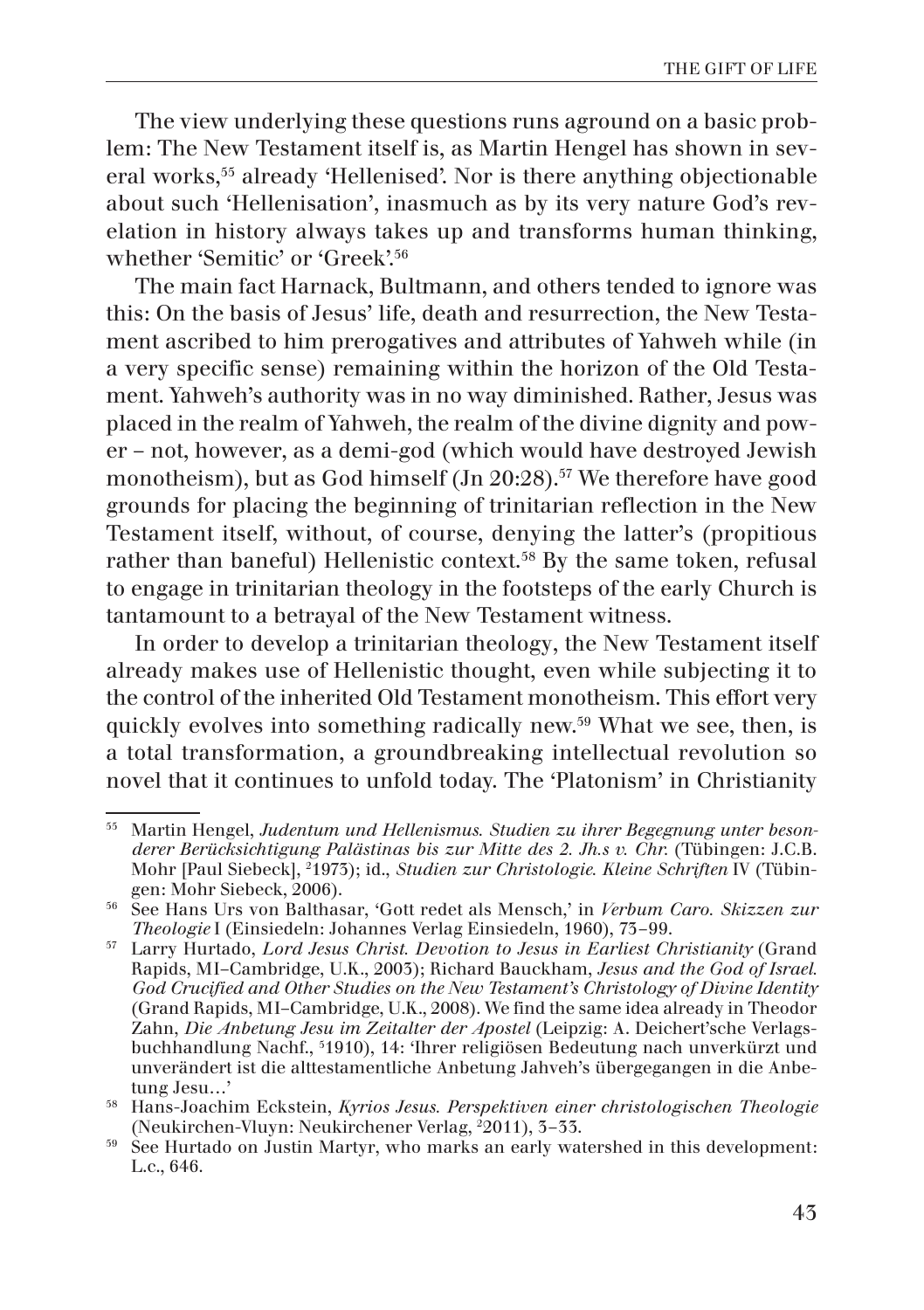was a profoundly transformed one, $60$  as our account of the trajectory from Plato through Dionysius to Aquinas in the previous section already suggests.

What was new in Christian trinitarianism was the *topos* of God's absolute self-giving, first in himself and then in relation to his creatures as well. This truth, which is already essential for the New Testament, was further explored and unfolded by the early Church. Augustine, for example, speaks of the Father's generation of the co-equal Son as the highest form of power.<sup>61</sup> And, for Augustine, this exercise of paternal power is fundamentally a perfect *giving*: The Father gives to the Son the same life he (the Father) has and is himself.<sup>62</sup> The theme of giving is emphasised even more vigorously in an earlier generation by Hilary of Poitiers, who writes in his *De Trinitate* that the Father gives to the Son his (the Father's) own being and generates him from his (the Father's) own form.63

Whereas Augustine sought to explore the mystery of the Trinity on the analogy of the created mind (*mens-amor–notitia* and *memoria-intelligentia-voluntas*),<sup>64</sup> Richard of Saint-Victor took his primary trinitarian bearings from the social laws of human nature.<sup>65</sup> Both approaches to the Trinity have their limits. Just as Augustine has difficulty doing justice to the trinitarian relationships as love, Richard has difficulty securing trinitarian unity, despite his role in preparing the further development of trinitarian theology by Bonaventure.<sup>66</sup>

More than anyone else, it is Bonaventure who attains a higher synthesis of the two theologies by approaching the Trinity from the

<sup>60</sup> Endre v. Ivánka, *Plato Christianus. Übernahme und Umgestaltung des Platonismus durch die Väter* (Einsiedeln: Johannes Verlag Einsiedeln, 1964).

<sup>61</sup> Augustine, *In Iohannis Evangelium Tractatus* 38.4 (CChr.SL 36, 340).

 $\frac{62}{65}$  Ibid., 54.7 (462).

<sup>63</sup> Hilary of Poitiers, *De Trinitate* IX.54 (SC 462, 128): '*Major itaque Pater Filio est. Et plane maior, cui tantum donat esse, quantus ipse est; cui innascibilitatis esse imaginem sacramento nativitatis inpertit ; quem ex se in formam suam generat*.' Because the Son receives the Father's own *esse*, he is *not* less than the Father: '*Maior itaque Pater est, dum Pater est. Sed Filius, dum Filius est, minor non est*.' Ibid., IX.56 (132).

<sup>64</sup> Augustine, *De Trinitate*, IX.4.7 (299–300); X.10.13 (327).

<sup>65</sup> Richard de Saint-Victor, *De Trinitate. Texte critique avec introduction, notes et tables, publié par Jean Ribaillier* (Paris: Librairie philosophique J. VRIN, 1958).

<sup>66</sup> 'Die 'primitas' des Vaters als 'fontalis plenitudo' – ein Gedanke, der in Bonaventuras Trinitätsspekulation eine entscheidende Rolle spielt – ist im Kern hier von Richard vorgebildet:' Heinz Wipfler, *Die Trinitätsspekulation des Petrus von Poitiers und die Trinitätsspekulation des Richard von St. Viktor. Ein Vergleich* (Münster: Aschendorffsche Verlagsbuchhandlung, 1965), 109. Wipfler refers here to Richard's understanding of the connection between *relatio* and *origo*.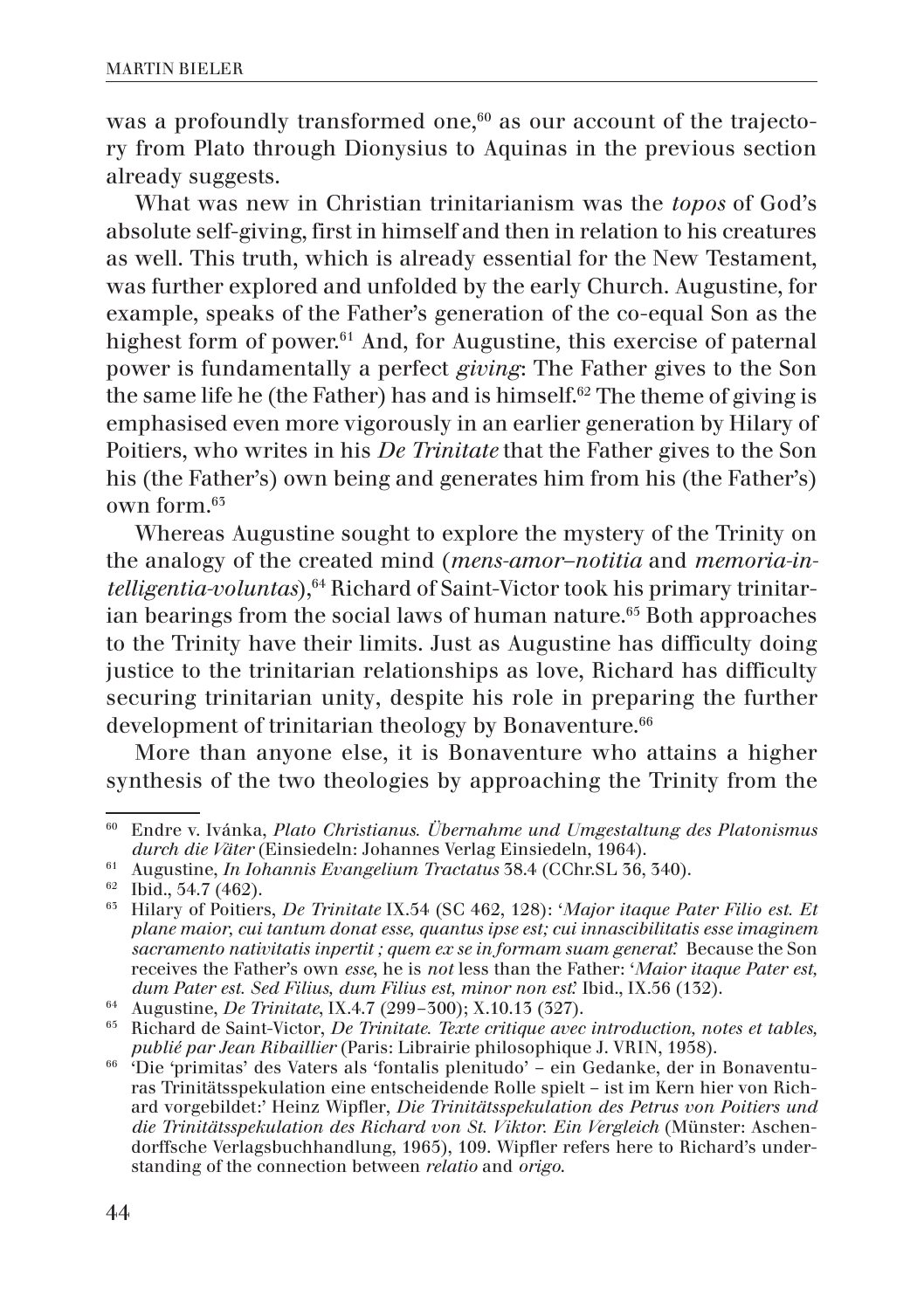unifying perspective of the self-communication of the Eternal Father.<sup>67</sup> For Bonaventure, the relational and essential aspects of the Trinity are personally united in the innascible Father: 'God is first not only in the sense that His nature is prior to all created natures, but the concept of primacy must be drawn into the very life of God where it finds its absolute roots in the person of the Father, who is source and origin of all, within and without the Godhead.'68 Unlike Aquinas, who prioritises the *ratio* of *relatio* in order to honor the rule that *actus sunt suppositorum* (*STh* I,39,5 ad 1), Bonaventure emphasises that *relatio* and *generatio*/ *spiratio* form an inseparable ontological unity: There is no *relatio* with respect to the Son, for example, that is not already both a *generare* and a *generari*. 69 Even though Bonaventure seems to do greater justice to divine giving than even Aquinas on this score, Aquinas, too, provides a remarkably fruitful account of God's donativity, both in himself and in his outflow towards creation.<sup>70</sup> In the end, then, both giants agree: If we are looking for the cause and essential pattern of creation, we will find it exactly where the Aquinas of the *Sentence* commentary says it lies, namely, in the logic of love unfolded in the trinitarian giving and receiving between the divine persons.71

What is given and received in the trinitarian processions is the one essence of God, which – according to Bonaventure – can be one in more than one person.72 The essence of God does not subsist as a separate reality, but only in the three trinitarian persons. The divine essence

<sup>67</sup> '*Secus autem est in Filio, qui est verbum Patris et splendor perfectissimus, per omnia Patri aequalis, accipiens a Patre totum, quod Pater habet intra se*.' Bonaventure, *Quaestiones Disputatae De Mysterio Trinitatis* IV.2 ad 5+6. It was Bonaventure who first spoke of the Father as the '*origo originans originantem*.' See *Hexaemeron* XI.6.

<sup>68</sup> Zachary Hayes, *Saint Bonaventure's Disputed Questions on the Mystery of the Trinity* (St. Bonaventure, New York: The Franciscan Institute of St. Bonaventure University, 1979), 100–101.

<sup>69</sup> Bieler, *Freiheit als Gabe*, 160–165,174–209.

<sup>70</sup> For Bonaventure, see the fine synthesis of Zachary Hayes, l.c., 13–103; Martin Bieler, *Freiheit als Gabe*, 166–209 and Klaus Obenauer, *Summa Actualitas. Zum Verhältnis von Einheit und Verschiedenheit in der Dreieinigkeitslehre des heiligen Bonaventura* (Frankfurt a.M.: Peter Lang, 1996). For Aquinas, see now: Louis-Marie Rineau, *«Celui qui donne». Le don d'après saint Thomas d'Aquin* (Paris: Éditions Parole et Silence, 2018). I am not convinced by Emmanuel Durand's attempt to show the superiority of Aquinas's solution to the Bonaventurian model: *Le Père Alpha et Oméga de la vie trinitaire* (Paris: Les Éditions du Cerf, 2008), 159–274.

 $71$  This unity of giving and receiving would be the starting-point for a reconsideration of the 'masculine' and 'feminine' in God of which creaturely masculinity and femininity, respectively, are the analogues. 72 Bonaventure, <sup>1</sup>*Sent* d 9. q 1.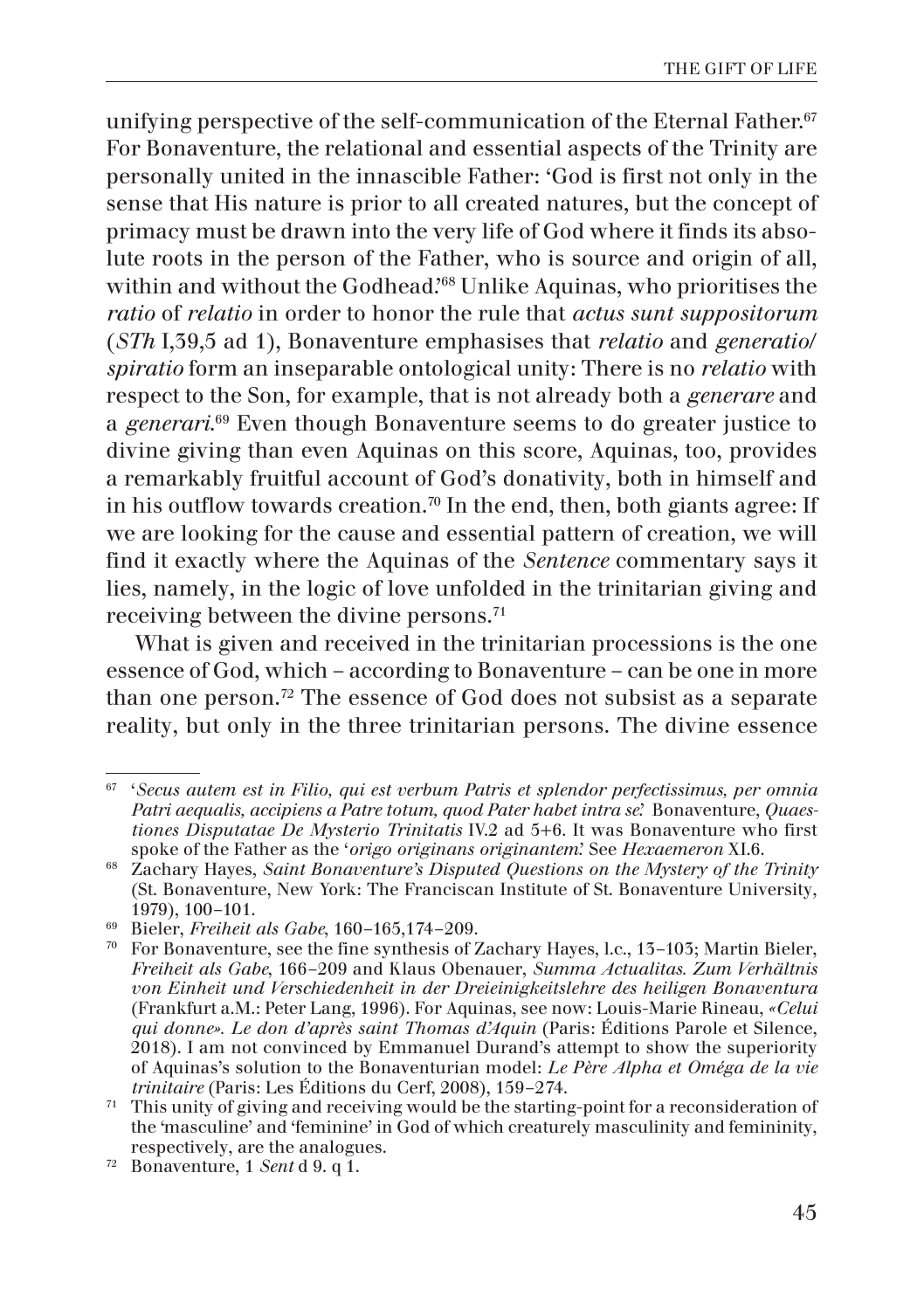belongs first of all to the Father. It is thus in his person where we must search for the origin of the difference between *principium quod* (person) and *principium quo* (essence). This difference, which stems from the Father himself, is the guarantee of his communicability.73

It might seem as though the personal aspect of God were represented by the persons as relations, whereas the more objective aspect of God, displayed in his power, etc., were represented by the one substance. But in God, everything is personal; in God, there is nothing that is not entirely an aspect of his personal life. Even his substance, too, is fully personal. The one divine substance is first of all the life of the Father himself (Jn 5:26). If, then, there is a difference between the person of the Father (*ut quod*) and the one divine substance (*ut quo*), it is because, in generating the Son, the Father so to speak 'enacts' the difference between himself as *ut quod* and as *ut quo* in the very gesture of giving his whole life to the Son. For, in so doing, the Father brings about a double distinction: on the one hand, a separation (that entailed in the logic of *giving*!) between himself and the Son; on the other hand, a difference between himself (the Father) as a relation with a fixed position in the *ordo processionis* and himself as the sustaining power (the one substance) of this same fixed position. This difference is not a self-estrangement of the Father. It is his absolute *self-affirmation*: By separating himself (*ut quod*) from himself (*ut quo*), he lets himself be in self-hiddenness and so *affirms the mystery of his own loving freedom*. 74 (More on the meaning of this trinitarian 'separation' below.) The Father, then, exists in a positive self-differentiation, one that allows him to give himself – and receive himself as well – even as this self-differentiation never exists or occurs separately from the Father's relationship to the Son and to the Spirit.75

In his freedom, the Father is open towards the Son and the Spirit, without whom he does not want to be because he is the Father in

<sup>73</sup> Bieler, *Freiheit als Gabe*, 204–209.

<sup>74</sup> It is in this context, and in this sense, that we can follow Augustine in assigning *–*  with all due caution *– memoria*, the ability to remember (which is connected with the phenomenon of forgetting) analogously to the Eternal Father: *De Trinitate* XV.23,43 (CChr.SL 50A, 520). For *memoria* in Augustine, see Johann Kreuzer*, Pulchritudo. Vom Erkennen Gottes bei Augustin* (Munich: Wilhelm Fink Verlag, 1995), 16–104 and Anton Maxsein, *Philosophia cordis. Das Wesen der Personalität bei Augustinus* (Salzburg: Otto Müller Verlag, 1966), 177–193.

<sup>75</sup> For a discussion of the divine vitality implied in all this, see Joachim Ringleben, *Der lebendige Gott. Gotteslehre als Arbeit am Begriff* (Tübingen: Mohr Siebeck, 2018).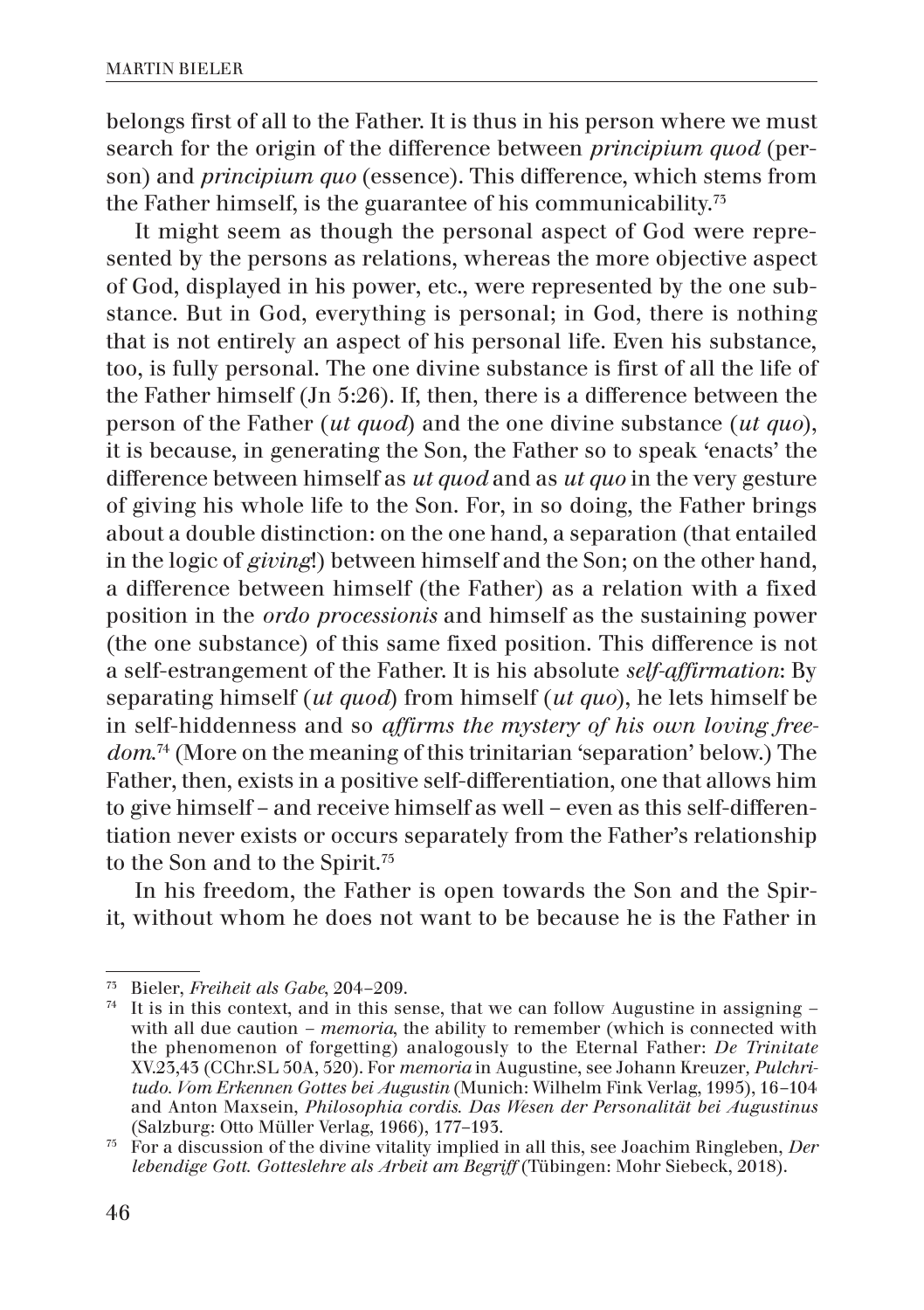eternal decidedness. His person is thus connected to the other two from its inmost core, out of which he opens to the unknown-known that is their free love. By the same logic, the Father determines himself – in this specific manner and sense – as 'unknown' to himself: In *generatio* and *spiratio*, the Father *grants* himself to be *the absolute loving freedom awaiting the answer of the Son and the Spirit*. The hiddenness of the Father to himself, which this 'dependence' on the other two trinitarian persons implies, is not, however, an identity confusion. On the contrary, the hiddenness at stake here is – to speak with Eberhard Jüngel – a *precise* hiddenness,76 precise because it is the luminous abyss of love itself! To see and respect this abyss as an expression of freedom is the presupposition of all true intimacy, even with oneself. The abyss of loving freedom is the depth of being, which is why the seemingly anonymous substance can be the expression and reality of intimate love.77 Here we see how closely our experience of substance in its depth resembles our experience of the Spirit as the 'unknown beyond the Word'.78

The Father's simultaneous affirmation of the hiddenness of the three trinitarian persons is the total coincidence of his genuine self-love with his love for the Son and the Spirit. *Thanks to this coincidence, the one substance is the completely affirmed life of the Father himself, which, in the very act of being affirmed, is also given to the Son and the Spirit who accept it in return*. If one wanted to use a metaphor, one could say that the one substance is like the house in which the Father dwells – in the sense of the *habitare secum* – and into which he invites the Son and the Spirit, the former as companion and the latter as atmosphere, in order to celebrate with them the feast of the trinitarian life in this encompassing space of intimacy. The *telos* of this invitation is for the trinitarian persons to *indwell one other*, because what belongs to the Father *also belongs to the Son and to the Spirit* (Lk 15:11–32). From this perspective, talk of creation as the communication of *esse* represents

<sup>76</sup> Eberhard Jüngel, *Entsprechungen: Gott−Wahrheit−Mensch. Theologische Erörterungen* (Munich: Chr. Kaiser Verlag, 1980), 239 ff.

 $77\degree$  See Ferdinand Ulrich's beautiful meditation on the mother who delights in the tower built by her child as his personal self-expression. In 'it,' the tower, appears 'he': *Gabe und Vergebung. Ein Beitrag zur biblischen Ontologie. Schriften* V, ed. Stefan Oster (Freiburg i.Br.: Johannes Verlag Einsiedeln, 2006), 354–370.

<sup>78</sup> Hans Urs von Balthasar, *Spiritus Creator. Skizzen zur Theologie III* (Einsiedeln: Johannes Verlag, 1967), 95–105.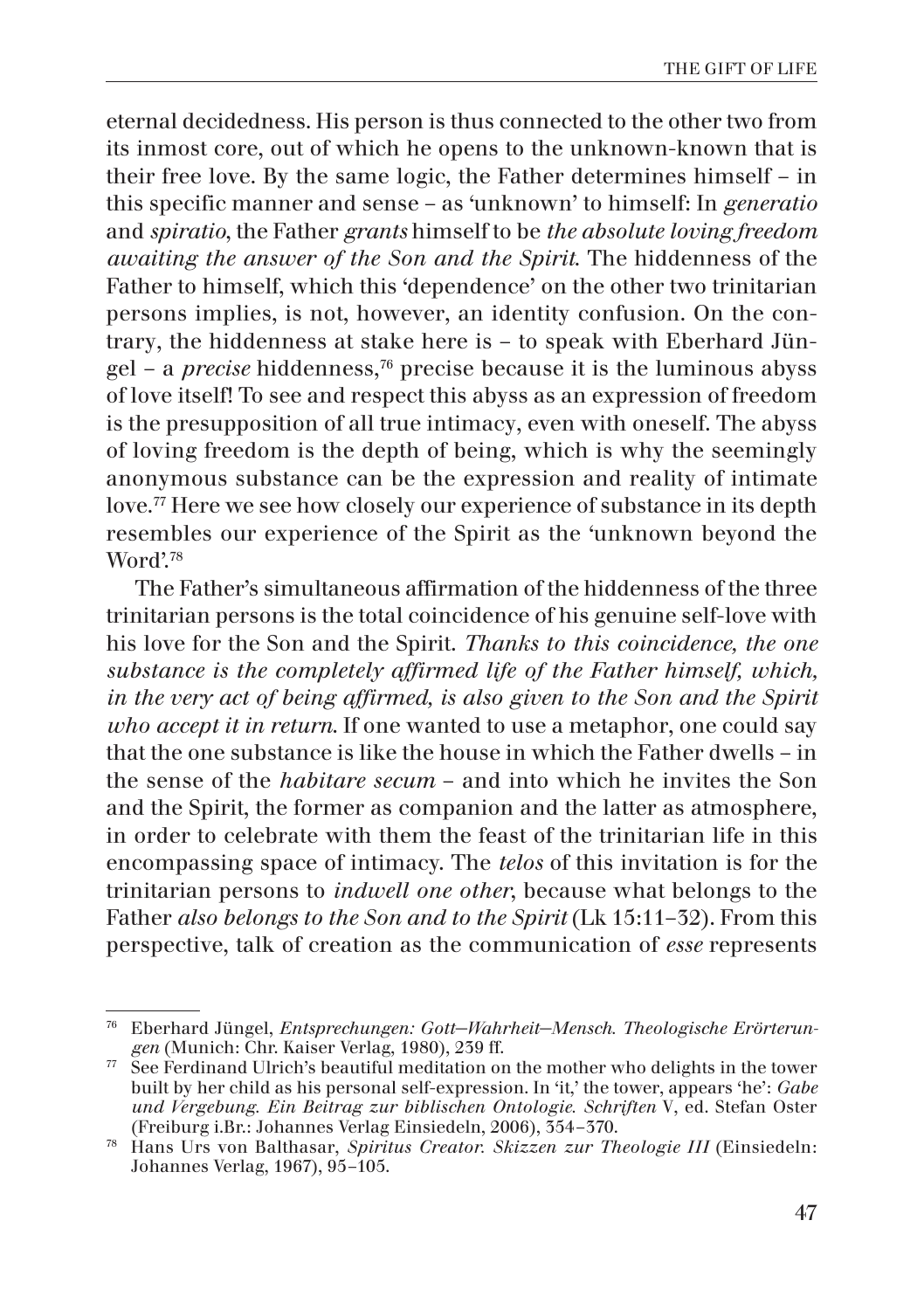another way of saying what Christ says in the Gospel: 'In my Father's house are many mansions' (Jn 14:2).<sup>79</sup>

When, therefore, the Father generates the Son, he gives the Son the whole divine essence; the Father gives himself (the Father) *totally* to the Begotten.80 By virtue of this perfect giving, the Son is equal to the Father, so much so that, according to Aquinas, one and the same generative act is both the *generare* and the *generari*. 81 Thomas also clarifies that the Son's receiving from the Father leaves him in no way inferior to his Begetter.82 On the contrary, the Father's giving in the *generatio* is so perfect that, in the very first upsurge of his donative act, the *receiver of the gift, the Son,* is already wholly present to accompany it from its inmost ground. This, in fact, is why *one and the same act of generatio can be both a generare and a generari without any confusion between generans and generatum*. (A similar logic holds with respect to the *spiratio*).

What is not communicated in the trinitarian life are the positions of the relations themselves; these cannot be communicated because they are the presupposition of the intra-divine giving and receiving. According to Richard of Saint-Victor, the trinitarian persons each prefer to retain their own respective positions (*proprietas*) in the *ordo processionis*, inasmuch as these positions enable them to love their fellow divine persons as themselves.<sup>85</sup>

This inseparable unity of incommunicability and self-gift explains why the Trinitarian persons find themselves rather than losing themselves in giving away *all* they have.<sup>84</sup> It also explains how the subsistent

<sup>79</sup> Mirjam Ellinger, '"Habitare secum – Wohnen in sich selbst." Kontemplation bei Papst Gregor im zweiten Buch der Dialoge,' *Erbe und Auftrag* 78 (2002): 452–471. See also the reflections of Ulrich in *Gabe und Vergebung*, 624 ff.

<sup>80</sup> '*Relinquitur ergo quod Dei Filius sit genitus de substantia Patris. Aliter tamen quam filius hominis. Pars enim substantiae hominis generantis transit in substantiam geniti. Sed divina natura impartibilis est. Unde necesse est quod Pater, generando Filium, non partem naturae in ipsum transfunderit, sed totam naturam ei communicaverit, remante distinctione solum secundum originem, ut ex dictis patet*.' Thomas Aquinas, *STh* I,41.3 c.

<sup>81</sup> '*Una enim et eadem operatione Pater generat et Filius nascitur; sed haec operatio est in Patre et in Filio secundum aliam et aliam relationem*.' Thomas Aquinas, 1 *Sent* 20.1.1 ad 1.

<sup>82</sup> '*Ex eo autem quod Pater Filio dare dicitur in Scripturis, ex quo sequitur ipsum recipere, non potest ostendi aliqua indigentia esse in ipso*.' Thomas Aquinas, *ScG* IV.8 (3431).

<sup>83</sup> Richard of Saint-Victor, *De Trinitate*, V.24.

<sup>84</sup> '*Si autem concedimus unde post tot premissas rationes ambigere non possumus, si, inquam, concedimus unam aliquam personam in vera divinitate esse tante benevolentie*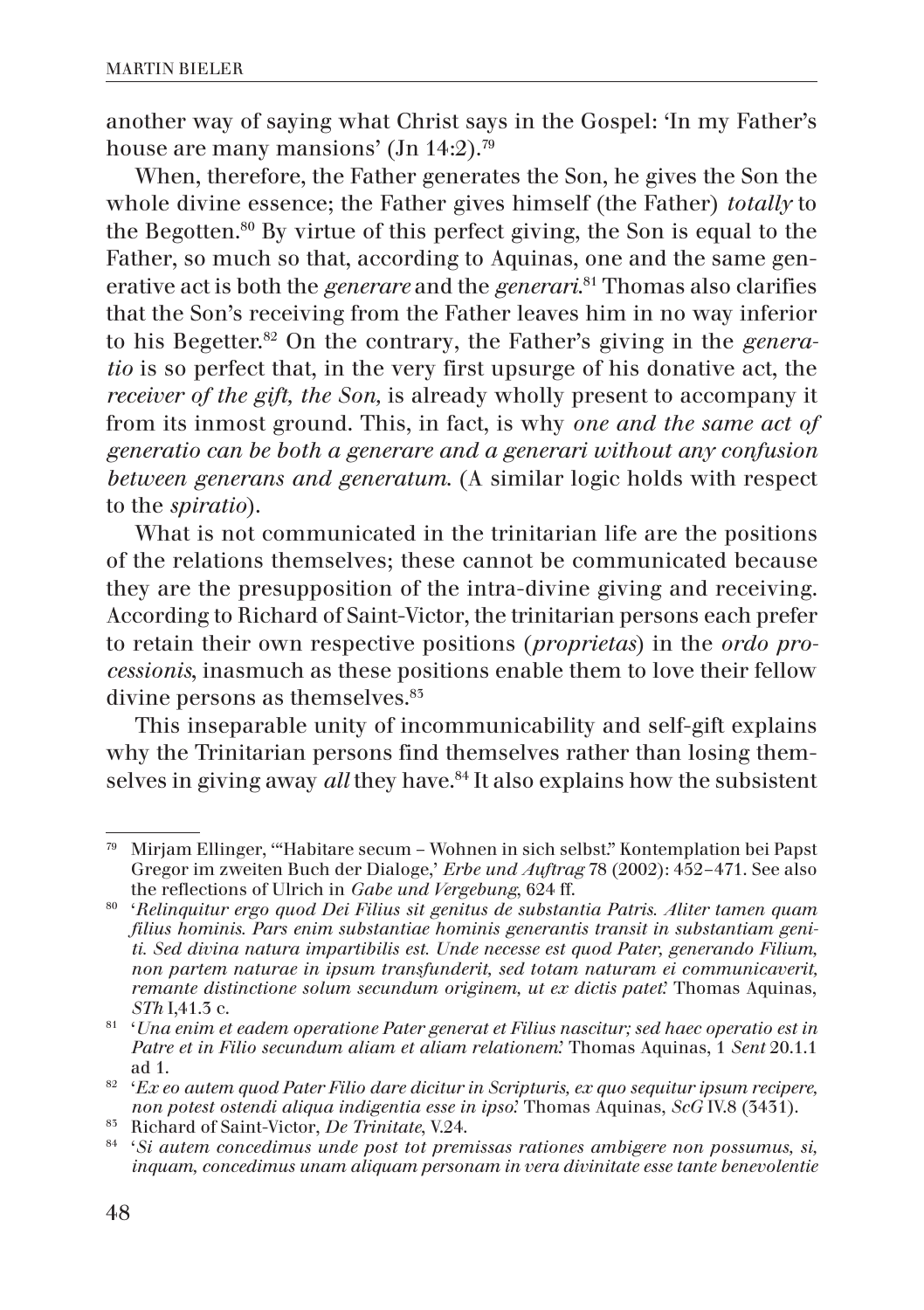relationality of the persons avoids bringing the divine life to an end. If the communication of the divine essence by the trinitarian persons is complete but does not come to a halt, it is because the fullness of the Godhead *remains* with each *proprietas*. 85 Otherwise, the *proprietates* would collapse as such. Richard's insight into the incommunicable *proprietas* of the trinitarian persons – *in favour of communication* – aligns him with Bonaventure's emphasis on the *innascibilitas* of the Father, which Bonaventure always sees in connection with the Father's *generatio* of the Son.86 The *innascibilitas* of the Father, when looked at in *this* light, is simply the irreplaceable opening position of the Father in the *ordo processionis*.

Insofar as the Father always generates the Son, $s<sup>7</sup>$  the divine life is superabundant in its very completeness. But this superabundance comes to light especially in the second procession: the *spiratio* of the Spirit by the Father and the Son. At a certain point, Bonaventure asks whether the Father has already given everything in begetting the Son. Yes, he answers, but *not in every way possible*. 88 The *generatio* brings Father and Son into a kind of 'dialogue' in which they relate to each other ever anew.89 The expression of this dialogue is the Holy Spirit, who is at one and the same time the crowning completion of the trinitarian processions and the definitive, irrevocable opening of the divine life in itself.90 *Generatio* in its fullest sense means this: The Father relates himself in the generative act to the answering Son, while the Son responds by turning back towards the Father in the very reception of the divine substance. From this turning of each towards the other,

*ut nichil divitiarum, nichil deliciarum habere velit quod nolit communicare*.' Ibid., III.14.

<sup>&</sup>lt;sup>85</sup> It is thus very misleading to treat Balthasar's view of trinitarian giving under the rubric of 'Le don comme perte' as Louis-Marie Rineau does in his book *`Celui qui donne'* (153–178). This is not an adequate summary of Balthasar's view. Consider just this one sentence of Balthasar: 'Indem der Vater sich ohne Vorbehalt ausspricht und hingibt, verliert er sich nicht, geht nicht unter in der Gabe, sowenig er andererseits etwas von sich oder für sich zurückbehält.' *Theodramatik* III, 303. Fortunately, Rineau's book also contains many valuable insights not vitiated by his treatment of Balthasar.

<sup>86</sup> '*Innascibilitas in Patre dicit fontalem plenitudinem. Fontalis autem plenitudo consistit in producendo*.' Bonaventure, 1 *Sent* d 27. p 1, a unic. q 2 ad 3.

<sup>&</sup>lt;sup>87</sup> Bonaventure, 1 *Sent* d 9, a unic. q 3.<br><sup>88</sup> *'Ad illud ergo quod obicitur, quod Pater dat Filio totum quod potest, dicendum quod verum est, sed non dat omni modo quo potest*.' Bonaventure, 1 *Sent* d 2, a unic. q 4 ad 1.

<sup>&</sup>lt;sup>89</sup> Karl Barth uses the term 'Gespräch': *KD* II,1, 454; II,2, 839.

<sup>90</sup> Bieler, *Freiheit als Gabe*, 190–197.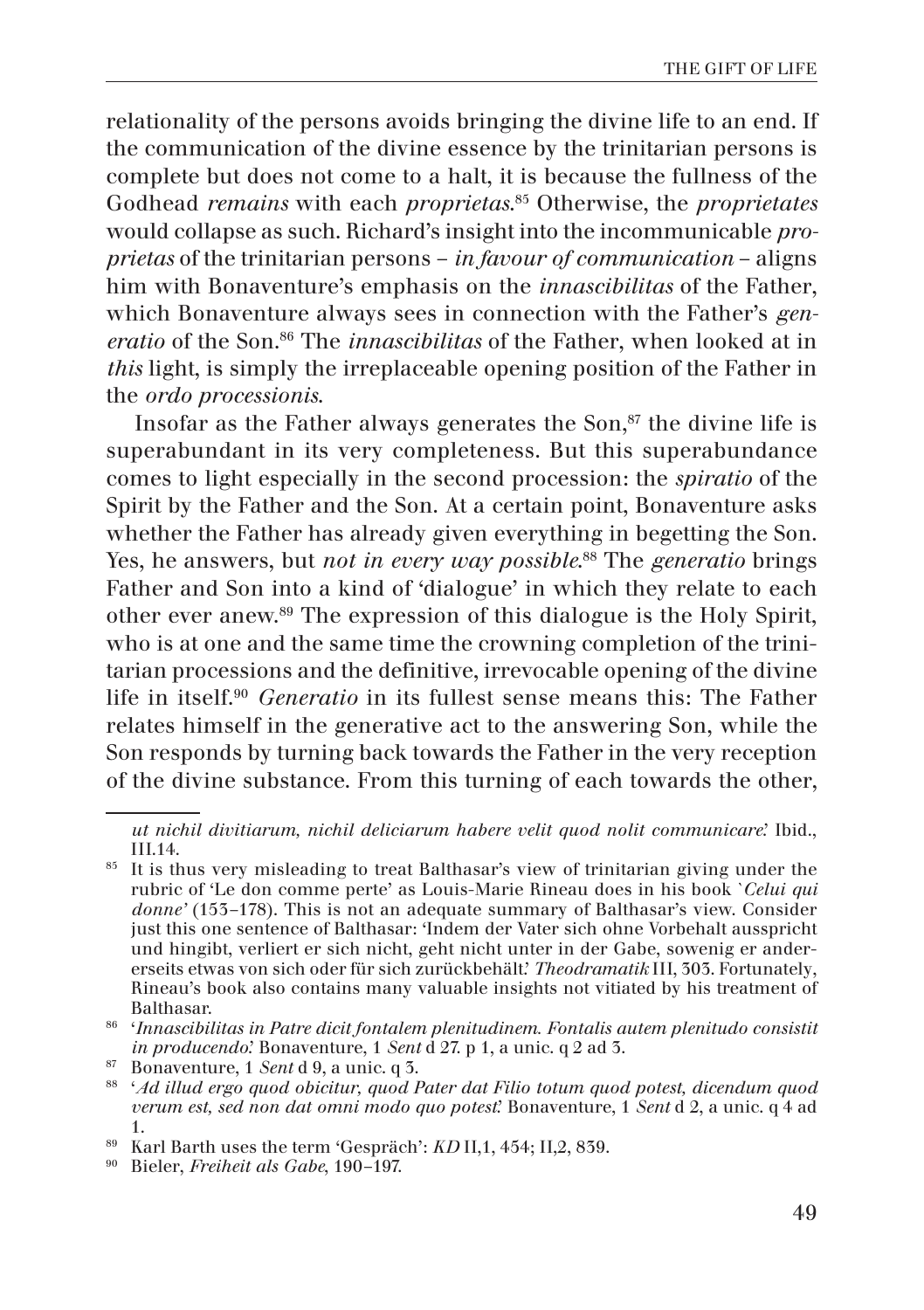which (as Richard of Saint-Victor shows) is at the same time an opening of both in their mutual relatedness towards the *other* 'other' so as to share their joy with him, springs the Spirit.91 Evidently, then, *generatio* and *spiratio* are closely interconnected: The former is not complete without the latter.92 This shows that the trinitarian self-communication comes 'full circle' to complete affirmation in complete openness and *vice versa*. 93 To think the highest of God (*sentire altissime*) is to think him as this absolute communication,<sup>94</sup> which, as Richard puts it, is like a wave of love.95 Thomas adds his voice to the choir in describing trinitarian life as a river. Before we can look at the rivulet flowing out from that source (creation), however, we must reflect even more deeply on the logic of love shown in the trinitarian processions themselves.

It is clear, as Bonaventure remarks, that the *generatio* brings about a real distinction – a distinction that is not merely intellectual, but a *distinctio in supposito*. 96 Augustine had already highlighted the reality of this distinction in stressing the *ad aliquid* in God: '*Sicut pater ad filium et filius ad patrem…*' 97 Thomas Aquinas, too, affirms this real otherness in his *Expositio super Secundam Decretalem* (1195): '*Dicimus enim quod licet sit alius Pater, et alius Filius et alius Spiritus sanctus, non tamen sunt aliud, quia non est alietas in essentia, et sit alietas in personis.*' This means that there is something like a 'limitation' in God that (like created limits) orders and distinguishes but (unlike created limits) does not finitise. We could also speak of a positive, but real 'holding back', since, in the *generatio*, Father and Son encounter each other in the seriousness of a real distinction and a consequent real mutual otherness. In this context, it makes sense to speak with Hans Urs von Balthasar and Ferdinand Ulrich of a positive *separation between giver and gift in the performance of the giving*. 98 Yet this is only one side of the coin. By giving the Son his own paternal essence, the Father makes

<sup>91</sup> Richard of Saint-Victor, *De Trinitate* III,11–25. See also Augustine, *De Trinitate* XV.17,29 (CChr.SL 50A, 504): '*Sic ergo eum genuit ut etiam de illo donum commune procederet et spiritus sanctus esset amborum*.'

<sup>92</sup> Bieler, *Freiheit als Gabe*, 187–197; Durand, *Le Père Alpha et Oméga de la vie trinitaire*, 254 ff.

<sup>93</sup> Thomas Aquinas, *De Potentia* 9.9 c.

<sup>94</sup> Bonaventure, *Breviloquium* I.2.

<sup>95</sup> Richard of Saint-Victor, *De Trinitate* V.23.

<sup>96</sup> Bonaventure, 1 *Sent* d 9, a unic. q 2.

<sup>97</sup> Augustine, *De Trinitate* V.5,6 (CChr.SL 50, 210).

<sup>98</sup> Balthasar, *Theodramatik* III, 297–305; Ferdinand Ulrich, *Leben in der Einheit von Leben und Tod* (Freiburg i.Br.: Johannes Verlag Einsiedeln, 1999), 71–72.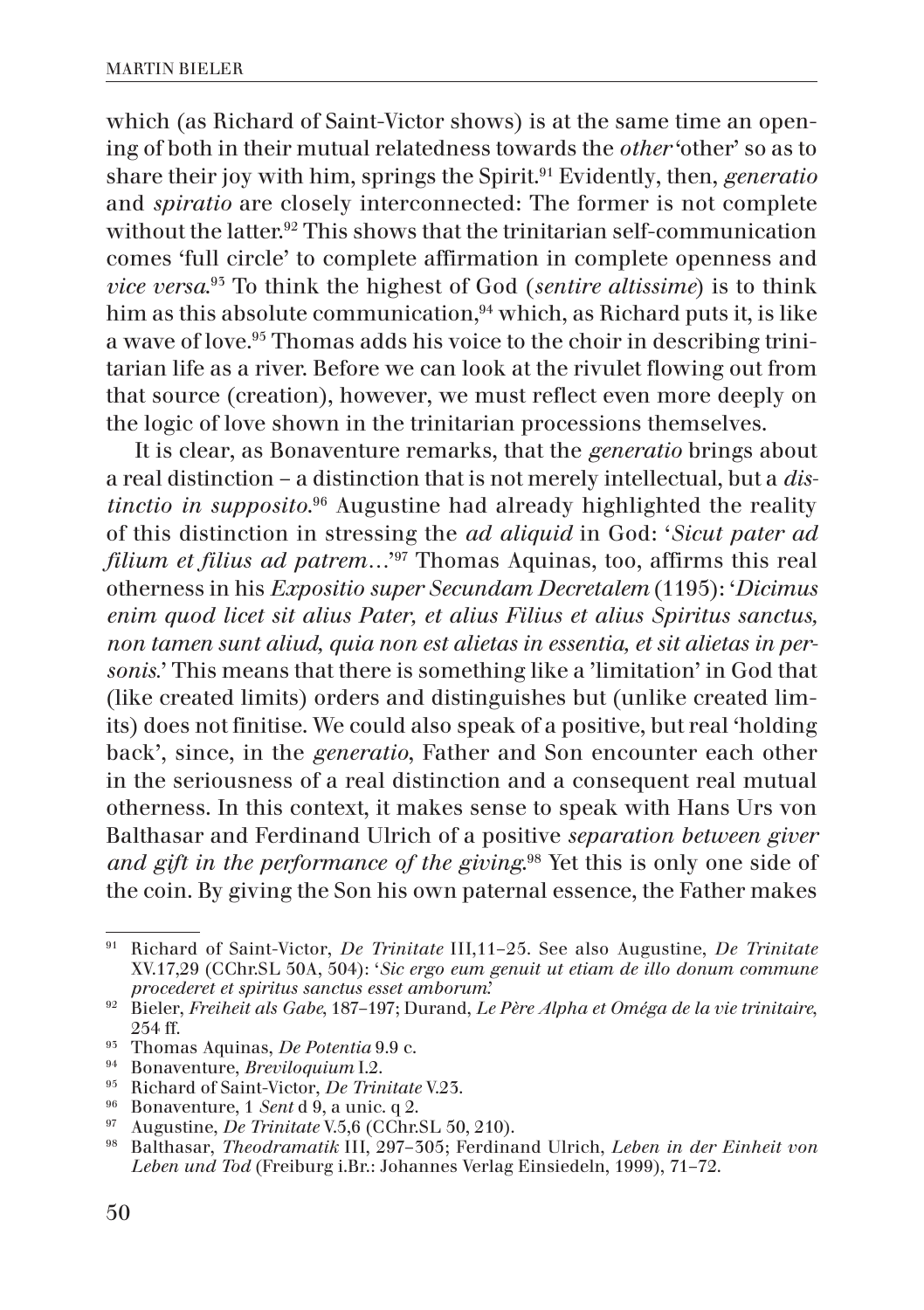himself so intimately present in the Son as to rule out any negative separation or estrangement between them.99 Both sides of the coin – the positive separation and the presence – need each other!

It is precisely by separating between himself as giver and himself as gift that the Father opens up to the Son from his innermost core as Father.<sup>100</sup> The separation we are dealing with here is one that establishes their coinherence. The abiding positive difference between Father and Son is what constitutes the seriousness of their *openness* for each other. It is, in fact, by *remaining* the *genitor* that the Father attests that he has *already given everything to the Son* and so opened *himself* up to the Son – *as* the eternal source for the Son, while the Son, in consequence of this openness, is an eternal source himself, endowed with the full power and ability to respond to the Father 'on the same level'.

Paradoxical as it may seem, then, the Father's *givenness is what makes it impossible for him to leave the position of genitor for the Son*. For his part, the Son never ceases receiving because what the Father has given him is *not a dead essence, but an actualitas*, the *actualitas of the never-ending life of the Father himself* (Jn 5:26). Each one's 'staying in position', then, is (as already noted) a non-finitising 'limitation' to his proper 'place'. Far from imprisoning the divine persons in themselves, however, this limitation represents an *extension*, a superabundance of love, which never stops being gracious, not only in giving but also in receiving in return. In communicating his essence, the Father not only gives the Son his (the Father's) 'past', but also opens to him his (the Father's) 'future', inasmuch as he gives himself *as the source that will never be exhausted*. This mystery helps explain how each divine person's preferential love of his own *proprietas* is not a higher egoism but a holding back ordered to the accessibility of this *proprietas as such* to the others. If the Father loves his position in the trinitarian processions more for himself, this is a pure responsibility for the others, sheer goodness rooted in unstinting fontal liberality. Here, my readiness – so to speak – is readiness for the other *by myself*; the *ad alium* lies in the abyss of the fontal *per se*.

<sup>99</sup> Ulrich, *Leben in der Einheit von Leben und Tod*, 70–71.

<sup>100</sup> For the following, see Martin Bieler, 'Das ernste Spiel der Liebe. Zur Trinitätstheologie H.U. von Balthasars,' *Theodramatik und Theatralität. Ein Dialog mit dem Theaterverständnis von Hans Urs von Balthasar,* ed. Volker Kapp, Helmuth Kiesel and Klaus Lubbers (Berlin: Duncker & Humblot, 2000), 48–56.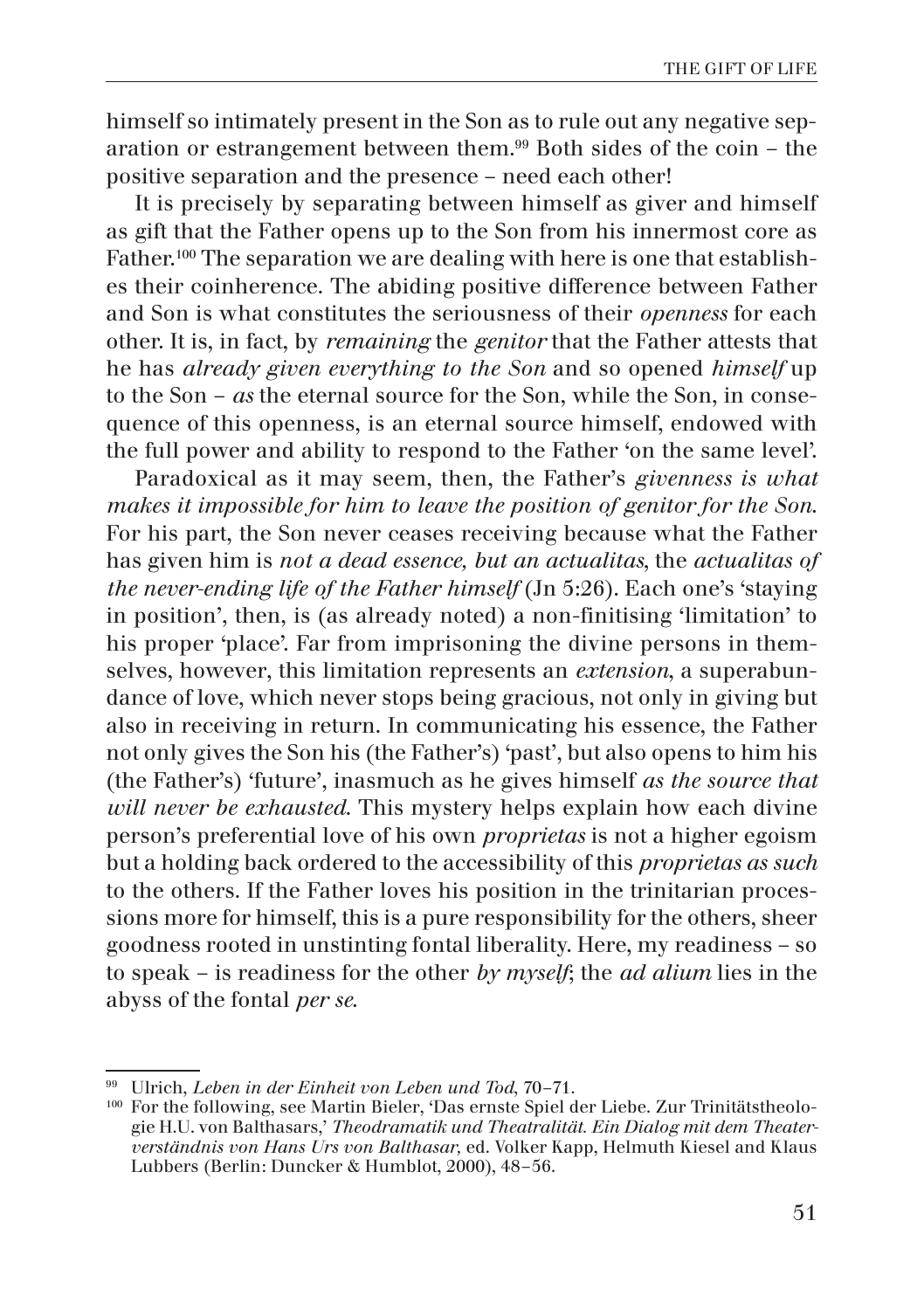Does God 'lose' anything in giving himself away? The New Testament's exhortations to lose our life (Matt 10:39), to be the grain of wheat that falls into the earth (Jn 12:24), etc., should make us wary of too quickly answering this question in the negative. For in a sense, God *does* 'lose' something in giving himself away *ad intra*; if he did not, he would merely be playing games and would lack any genuine otherness in himself.

Inasmuch as God holds nothing back, he 'loses' himself, even *to the point of nothingness*. 101 It is important to add, however, that this nothingness remains interior to infinite being as an implication of the self-communication *ad intra* of *esse subsistens*. The Father's 'nothingness' is his *not* being the Son or Spirit – which non-being is the same as his being the sheer fontal plenitude for both.

Looked at in this light, God's 'loss' is not a destructive elimination of self but an unfolding of fecundity in the absolute affirmation of otherness. By the same token, it is a way of gaining everything anew in the act of giving everything away. For, having given everything away, the Father 'contracts' to his own *proprietas*, yet in that very 'contraction', he *possesses himself in a completely new way*. Not only does he now indwell himself as the *fontalis plenitudo*, but he also extends simultaneously *in complete openness* to everything else in the Son and in the Spirit. This *is* the substantial self-affirmation of the Father. He who loses his life for Christ's sake will participate in this self-affirmation, which is stronger than death because it is love itself.

And what is contained in this infinity? The essence of the three persons. As already mentioned, this essence does not subsist as a fourth hypostasis. It subsists only as Father, Son and Spirit. And yet, it is also what they have in common. It is one in more than one. No wonder Master Eckhart was fascinated by what he called the 'silent desert', in which no difference ever was.<sup>102</sup> We may speak here of the first anticipation of the way in which non-subsistent *esse commune*, in its simplicity, is somehow 'in-between' the trinitarian God as the eternal source of being, on the one hand, and finite subsisting freedom, on the other hand – albeit in such a way as to remain rooted in *esse subsistens* and

<sup>101</sup> On this understanding of nothingness, see Heinrich Seuse, *Deutsche mystische Schriften* (Düsseldorf: Patmos Verlag, 1986), 356–357.

<sup>102</sup> Meister Eckhart, *Predigten* (Largier), vol. 1 (Frankfurt a.M.: Deutscher Klassiker Verlag, 1993) 509.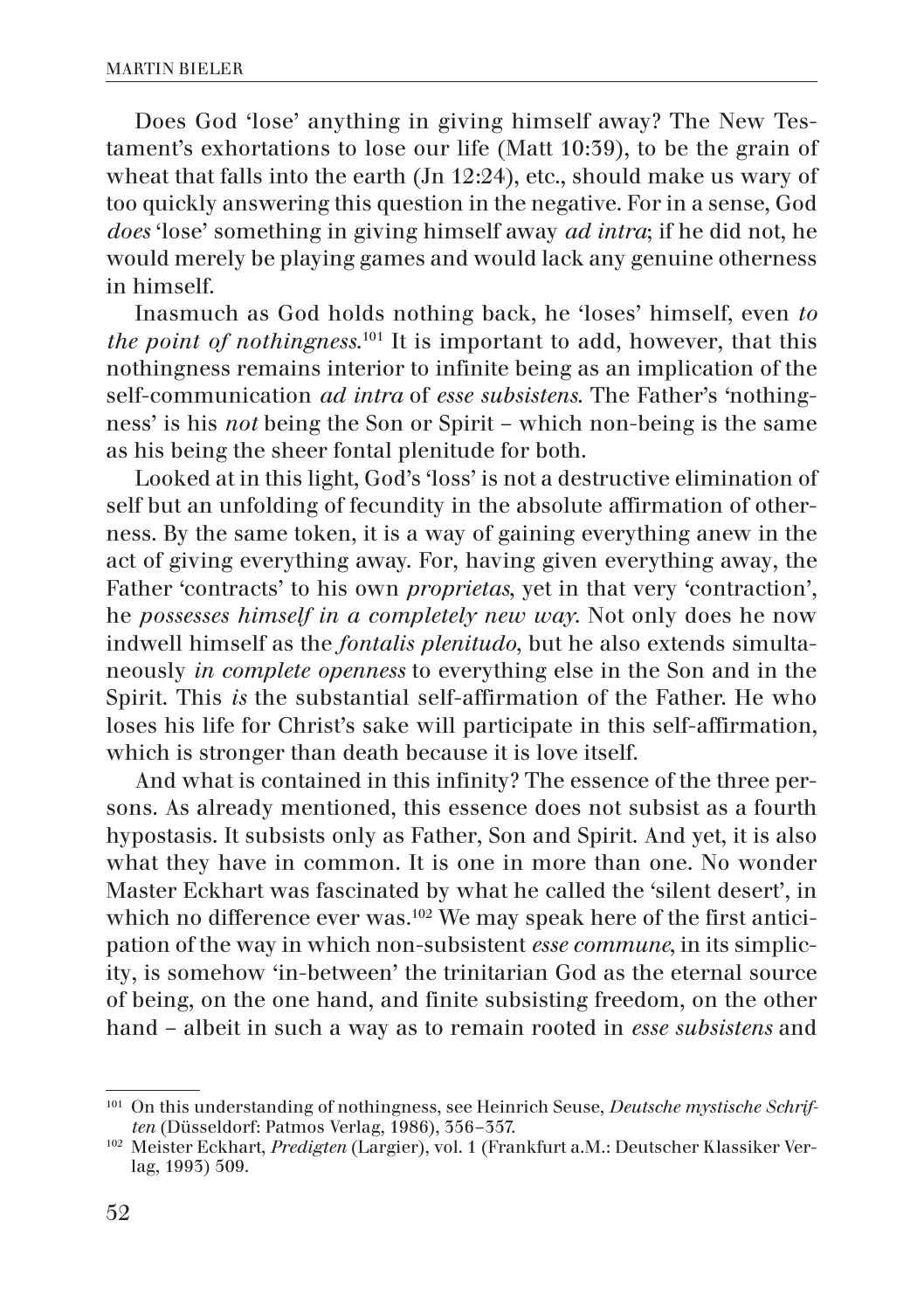to 'hang into' created substances.103 It is to this created *esse commune* we now turn.

## 3. Trinity, Creation, and *Esse Commune*

If the foregoing is right, *esse commune* reveals itself as a similitude of the divine goodness in a new and deeper sense. In particular, it mirrors and communicates the inner power of *esse subsistens* to be one in more than one hypostasis without forming a separate fourth hypostasis of its own. We see this mirroring and communication in the fact that *esse commune* is not a stationary bridge connecting two foreign shores, but rather a flow in which the Creator most intimately and directly approaches his creatures while upholding them in love.

Seen in light of the Trinity, then, *esse commune* appears most clearly as what is: the fluid path of the Creator's self-communication to finite creatures, that by which all finite things are connected with one other, just as (for the same reason) it is that by which each participates in the uniqueness of the Creator. Aquinas draws a subtle distinction in his *In De Divinis Nominibus*. *Esse commune*, he says there, is *not* God, but it is *not simply not* God: It is *a kind of participation in God*, and it depends on God.104 It must be a kind of participation in God because otherwise God would not give *himself* in creation, yet it cannot simply be God because God does not directly 'transplant' his essence into created beings.105 Balthasar offers a helpful gloss on Aquinas when he describes *esse commune* as God's being in the condition of being given to finite creatures,<sup>106</sup> while Gustav Siewerth speaks in this context of an 'exemplary identity' and of the 'finitization of being' (*esse*).107 (This makes it clear, by the way, that God's creating the world 'out of nothing' means that he relies on nothing outside of himself in order to produce

<sup>103</sup> Ulrich, *Homo Abyssus*, 17–21.

<sup>104</sup> Thomas Aquinas, *In De Divinis Nominibus* 5.2 (660): '*Et hoc est quod dicit quod ipsum esse commune est ipsius Dei, tamquam ab Ipso dependens, et non ipse Deus est esse, idest ipsius esse communis, tamquam ab ipso dependens… sed magis ipsum esse creatum est quaedam participatio Dei et similitudo Ipsius.*' 105 Ibid. 2,3 (158).

<sup>106</sup> 'Die strömende Fülle des Seins Gottes im Zustand ihres Gegebenseins an die endlichen Empfänger.' Balthasar, *Herrlichkeit* III,1, 961.

<sup>107</sup> Gustav Siewerth, *Der Thomismus als Identitätssystem. Gesammelte Werke Bd. II* (Düsseldorf: Patmos Verlag, 1979), 31–32,132 f.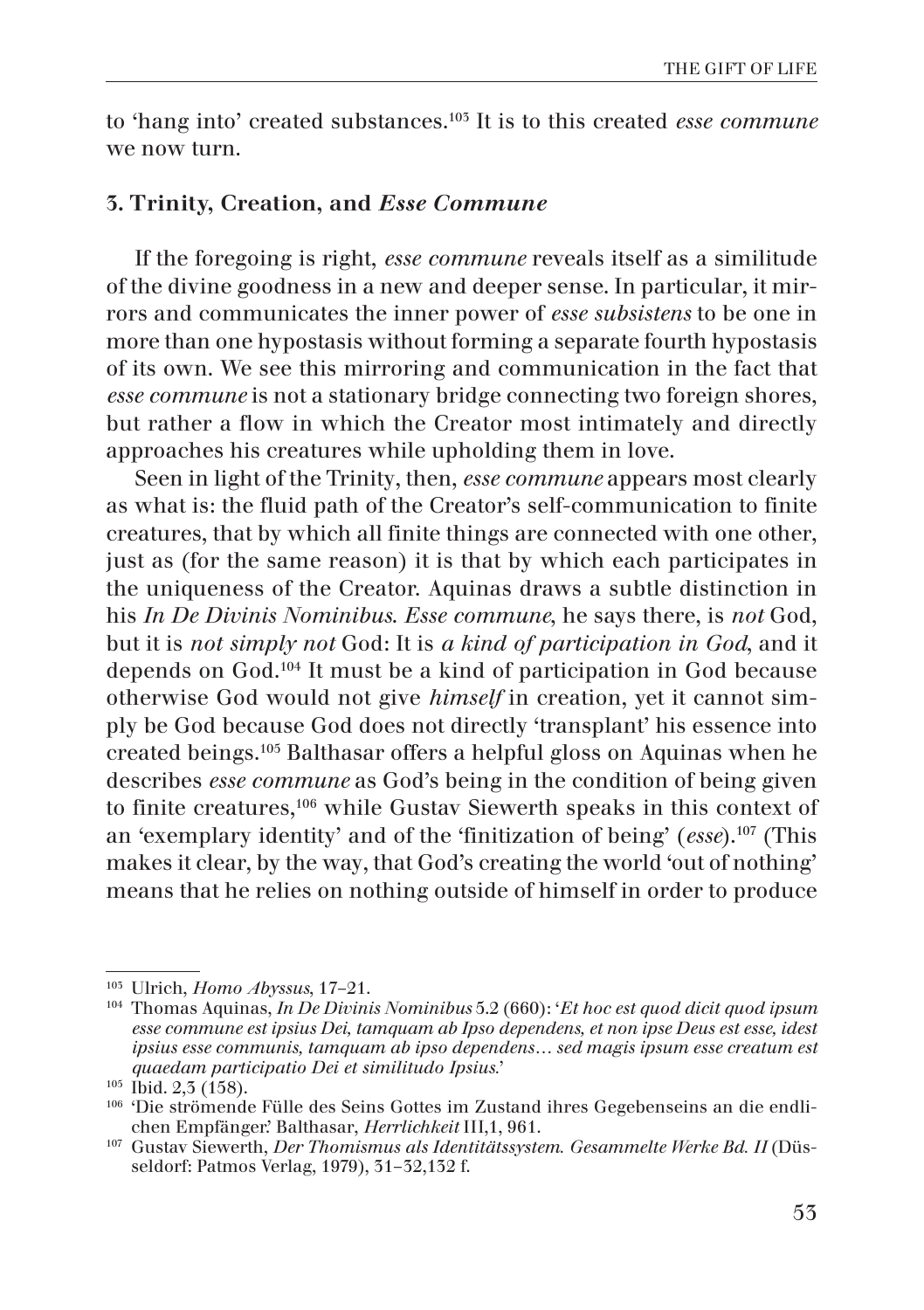creatures in being. Or, to put it positively: all preconditions for creating the world lie in God himself.108)

The non-subsistence of *esse commune* is an expression of the fact that it is totally given into the many creatures, which (and who) by their multitude attest to the richness (*infinitas*) and graciousness of the divine goodness:109 The *esse subsistens* gives *non-subsistent esse commune* to creatures in order to let them *subsist*. Nothing is kept back in *esse commune*; it is pure givenness. This is why it *does not subsist* itself. With respect to subsistence, one must say that only God and creatures subsist. Similarly, the divine substance does not subsist as a fourth hypostasis, but only in the three trinitarian persons, and this for an analogous reason, namely: that it is totally given – to these three persons. This is true even for the first person, who affirms, and in a certain sense 'receives', himself as *esse subsistens in the form proper to his fatherhood* by generating the Son and co-spirating the Spirit.<sup>110</sup>

Non-subsisting *esse commune* is the influx of a powerful sustaining presence, which establishes the many creatures in their genuine otherness to the Creator – precisely on account of his presence in them. At first blush, *esse commune* looks more like an event. Because, however, it bears the presence of the Creator in itself, it is also a *fixum et quietum in ente*, as Aquinas nicely puts it in the *Summa Contra Gentiles*. 111 Aquinas also emphasises that being caused does not belong to the *ratio* of *ens* as such.112 There is something absolute in every creature because *esse* is not participated in parts but according to its outflow from God. This means that it is participated in wholeness – within the limits set by the creaturely essence of its many participators.<sup>115</sup>

<sup>108</sup> 'Aber ebenso gewiss darf das 'Nichts-woraus' die Welt ward, nur in der unendlichen Freiheit selbst gesucht werden: in den durch die göttliche Allmacht und tiefer in den durch das trinitarische Seinlassen der hypostatischen Akte sich öffnenden Räumen des Erschaffbaren.' Hans Urs von Balthasar, *Theodramatik* II.1, 241. See also Werner Beierwaltes, *Identität und Differenz*, 94: 'Das "Nichts," aus dem Gott schafft, ist im Grunde er selbst.' Jens Halfwassen, *Plotin und der Neuplatonismus* (Munich: Verlag C.H. Beck, 2004), 170: 'Wenn Gott alle Dinge einschliesslich der Materie aus dem Nichts erschafft, so ist dieses Nichts *Er selbst*…'

<sup>109</sup> Thomas Aquinas, *ScG* II.39–45; *De Potentia* 3.16; *STh* I.47.1.

<sup>110</sup> Bieler, *Freiheit als Gabe*, 173–209. See especially ibid. pages 204–209 on the difference between the divine *principium quod* (person) and the divine *principium quo* (essence).

<sup>111</sup> Thomas Aquinas, *ScG* I.20 (179).

<sup>112</sup> Thomas Aquinas, *STh* I.44.1 ad 1.

<sup>113</sup> Thomas Aquinas, *STh* I.75.5 ad 1.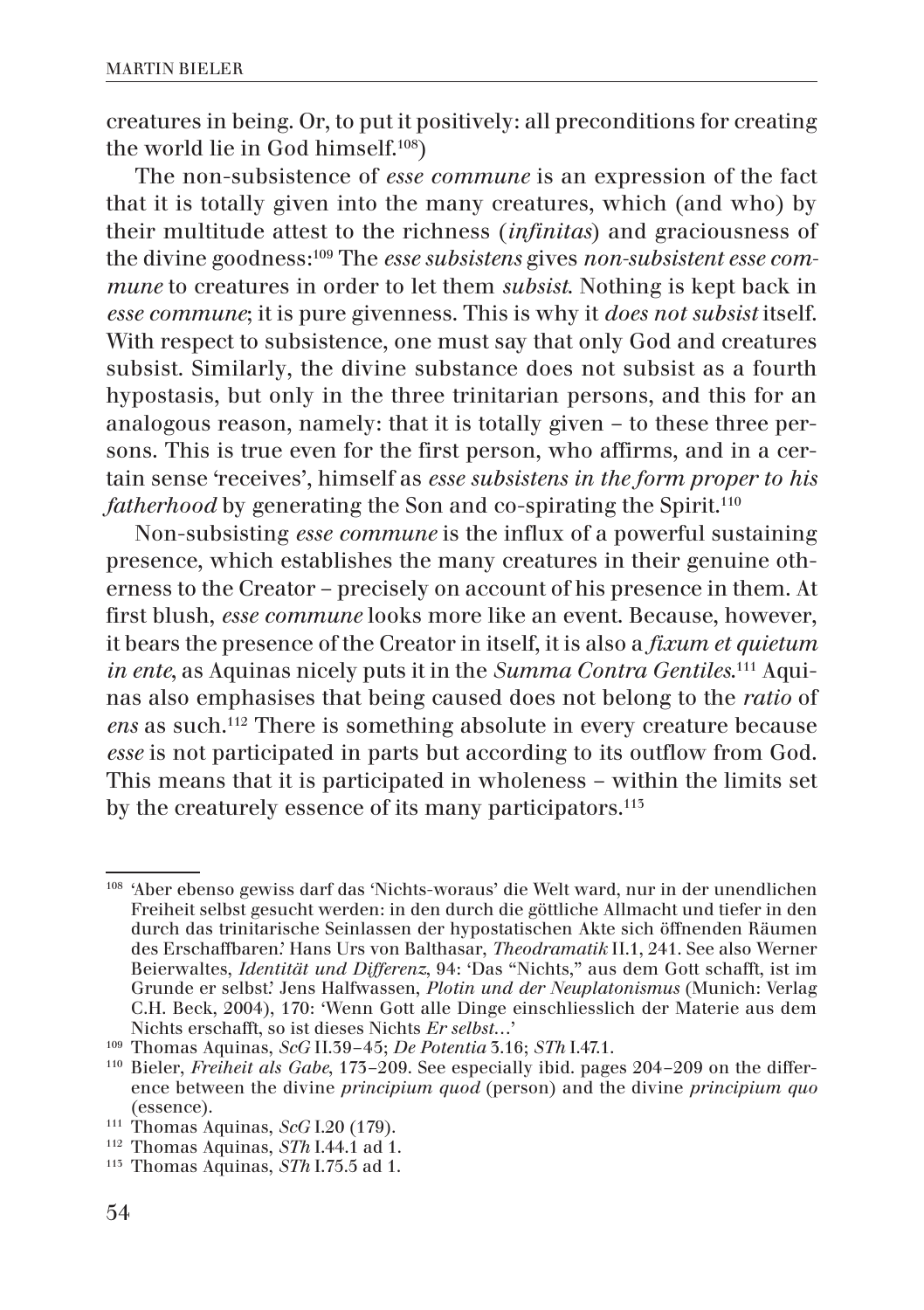We see at work here the same law of separation and presence we observe in every true act of giving and communication, whether it be the generation of the Son by the Father or the production of the creature by God. The power to posit a difference while uniting the different with oneself is in its deepest core the pure power to give (and receive). The highest form of this power is the eternal processions of the Trinity. Indeed, they define and constitute this power. Bonaventure is therefore right when he says: '*Omnis creatura clamat generationem aeternam*.'114 The absoluteness thus constituted in the creature also highlights the scope of the Evangelist's statement that the incarnate Son 'came *into his own*' (*eis ta idia elthen*) (Jn 1:11).115

*Esse commune* is a gift given by the Creator through which creatures are simultaneously connected to and differentiated from him. Just as the divine essence is common to all three trinitarian persons, *esse commune* connects us to all other beings. At the same time, it is by *esse commune*, adapted to the limits of our being (*ens*), that the Creator becomes present in each creature, thus constituting it in its absolute uniqueness. Indeed, essential limitation plays a decisive role in opening the *superabundance of esse* to us as the ground of our own unique identity – in analogy to the Son, who receives the essence of the Father by way of a differentiating generation. The very thing that makes us finite (our essence) is also the means of our total affirmation by the Creator. As Aquinas, citing Basil, writes in the *Summa Theologiae*, the eternal Son and creatures have receiving in common.116 Hence the fittingness of the world's creation *in the Son*. 117

The upshot of all this is that created being is not a neutral object but a true gift infused with the *loving* presence of the Creator who sustains us. This gift is not recognisable to us as such unless it is illumined by the donative freedom of the Creator.118 And it is hard, if not impossible, to stabilise our recognition of the created character of finite beings unless we understand how the Creator is able to give being, namely,

<sup>114</sup> Bonaventure, *Hexaemeron* 11.13.

<sup>115</sup> This is true independently of whether one interprets '*idia*' as the cosmos or the Jewish homeland of Jesus.

<sup>116</sup> Thomas Aquinas, *STh* I,33,3 ad 2. Whereas the Son receives an *esse acceptum*, we receive an *esse receptum* – within the essential limits of our finite being: *STh* I,29.2 ad 3.

<sup>117</sup> Wolfgang Beinert, *Christus und der Kosmos. Perspektiven zu einer Theologie der Schöpfung* (Freiburg i.Br.: Herder Verlag, 1974).

<sup>118</sup> Balthasar, *Herrlichkeit* III,1, 366.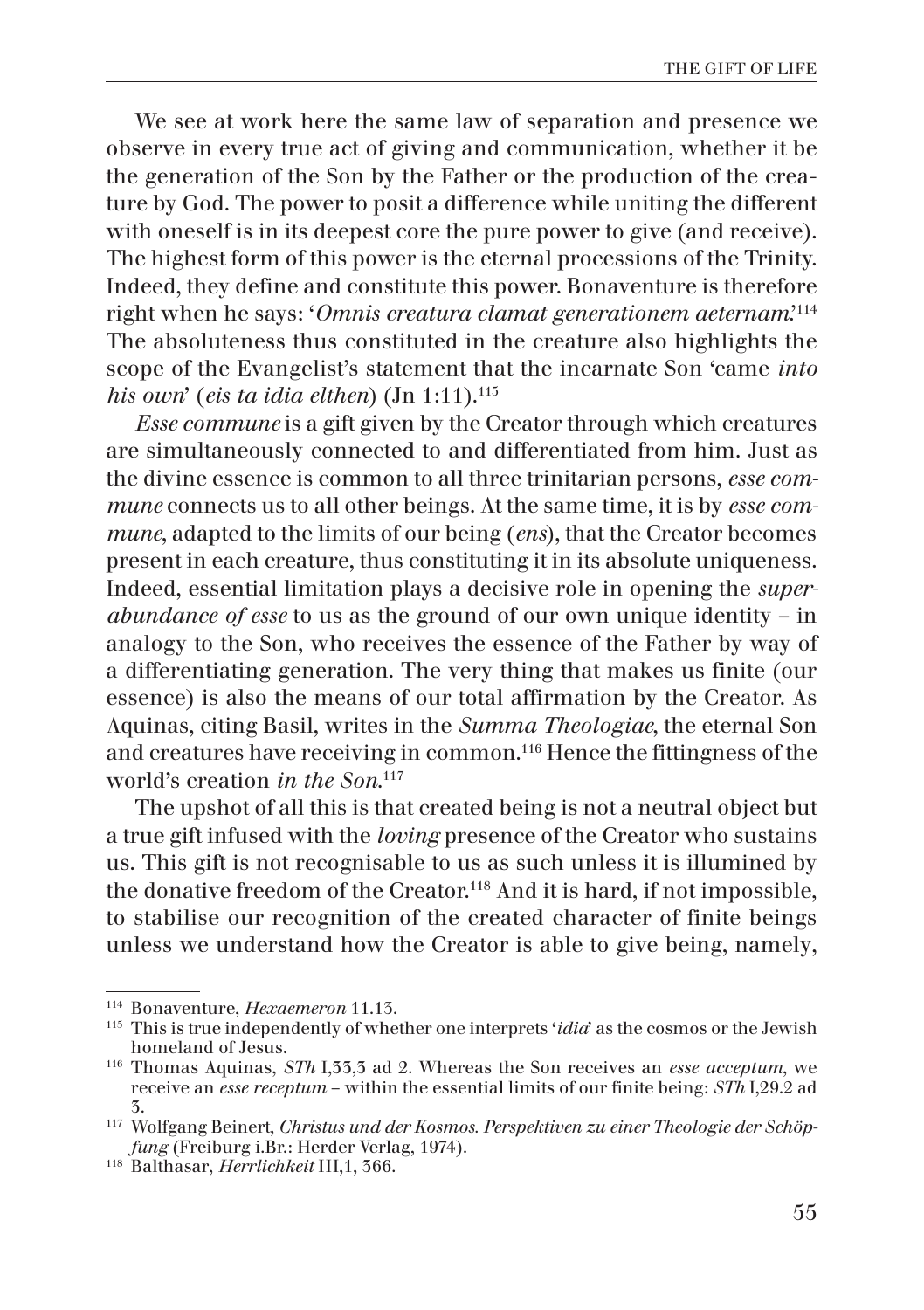as the *trinitarian* God he is.119 As Ulrich has shown with great acuity, our understanding of the nature and possibility of creation ultimately depends on our recognition of the eternal Father and his capacity to remain himself in distinguishing within himself between giver and  $grift.120$ 

In conclusion, one may say that *esse commune* enables God to be present to his creatures with a striking directness impossible on the Neoplatonic model with its intermediate hypostases.121 The Platonic intermediaries are lifted (*aufgehoben*) via *esse commune* into the direct communication of God to finite beings as a structured act of God's love. Platonism is thus transformed to the point that such hypostatic intermediaries are replaced by the laws of a personal relationship between giver, gift and receiver. *Esse commune*, then, is not a neutral joint connecting Creator and creature. The 'in-between' of *esse commune* is not a mediator we could somehow control from above (that would be onto-theology), but a living communication lying within the hand of God himself: The miracle of God's presence in his creatures stems from the power of the eternal Father, who is able to give his own substance in such a way that it is one in more than one within the deity itself. What happens between the Creator and the creature in the communication of being is an analogue of what happens between Father, Son and Holy Spirit in the *ordo processionis*: God is able to give precisely *himself* to his creatures, and what might appear to be a diminution of this giving on account of the 'finitization' of *esse* in the act of creation is merely the presupposition for God's opening his *inner* trinitarian life to *free* creatures in Christ through the Spirit. *De facto*, this alone is worthy of God's goodness: God is able and willing to give himself *absolutely*, even to *finite* creatures.122 Non-subsistent *esse commune*, by which the

<sup>119</sup> Ulrich, *Homo Abyssus*, 261. On the aberrations in the understanding of *esse non subsistens*, see Martin Bieler, 'Ferdinand Ulrich's "Metaphysics as Reenactment"' *Communio: International Catholic Review* 46, no. 1 (Spring 2019): 41–72.<br><sup>120</sup> Ibid., 56–60.

<sup>121</sup> For this directness, see also Marine de la Tour, *Gabe im Anfang. Grundzüge des metaphysischen Denkens von Ferdinand Ulrich* (Stuttgart: Kohlhammer, 2016), 111–119.

<sup>&</sup>lt;sup>122</sup> This is the answer to Spinoza's worries about the existence of limited substances: 'Ferner, wenn sie also durch ihre Ursache begrenzt ist [sc. the limited substance. MB], muss das so sein, weil die Ursache entweder nicht mehr hat geben können oder nicht mehr hat geben wollen.' Baruch de Spinoza, *Kurzer Traktat über Gott, den Menschen und dessen Glück* (Hamburg: Felix Meiner Verlag, 2014), 19.